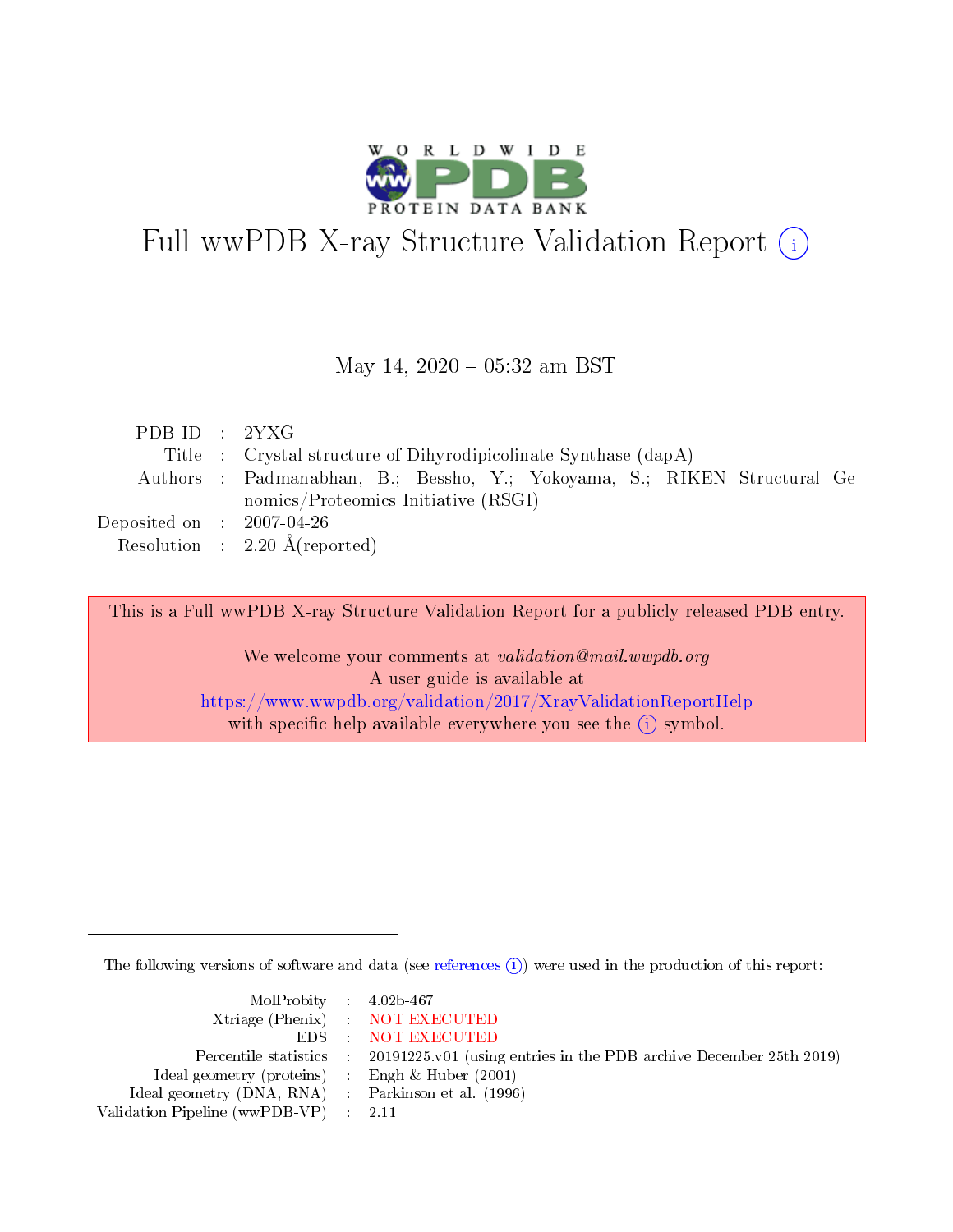# 1 [O](https://www.wwpdb.org/validation/2017/XrayValidationReportHelp#overall_quality)verall quality at a glance  $(i)$

The following experimental techniques were used to determine the structure: X-RAY DIFFRACTION

The reported resolution of this entry is 2.20 Å.

Percentile scores (ranging between 0-100) for global validation metrics of the entry are shown in the following graphic. The table shows the number of entries on which the scores are based.



| Metric                | Whole archive       | Similar resolution                                       |  |  |
|-----------------------|---------------------|----------------------------------------------------------|--|--|
|                       | (# $\rm{Entries}$ ) | $(\#\text{Entries}, \text{resolution range}(\text{\AA})$ |  |  |
| Clashscore            | 141614              | $5594(2.20-2.20)$                                        |  |  |
| Ramachandran outliers | 138981              | $5503(2.20-2.20)$                                        |  |  |
| Sidechain outliers    | 138945              | $5504(2.20-2.20)$                                        |  |  |

The table below summarises the geometric issues observed across the polymeric chains and their fit to the electron density. The red, orange, yellow and green segments on the lower bar indicate the fraction of residues that contain outliers for  $\geq=3$ , 2, 1 and 0 types of geometric quality criteria respectively. A grey segment represents the fraction of residues that are not modelled. The numeric value for each fraction is indicated below the corresponding segment, with a dot representing fractions  $\leq=5\%$ 

Note EDS was not executed.

| Mol | Chain  | $\mid$ Length | Quality of chain |     |  |
|-----|--------|---------------|------------------|-----|--|
|     | А      | 289           | 75%              | 22% |  |
|     | В      | 289           | 79%              | 18% |  |
|     | $\cap$ | 289           | 80%              | 17% |  |
|     |        | 289           | 70%              | 27% |  |

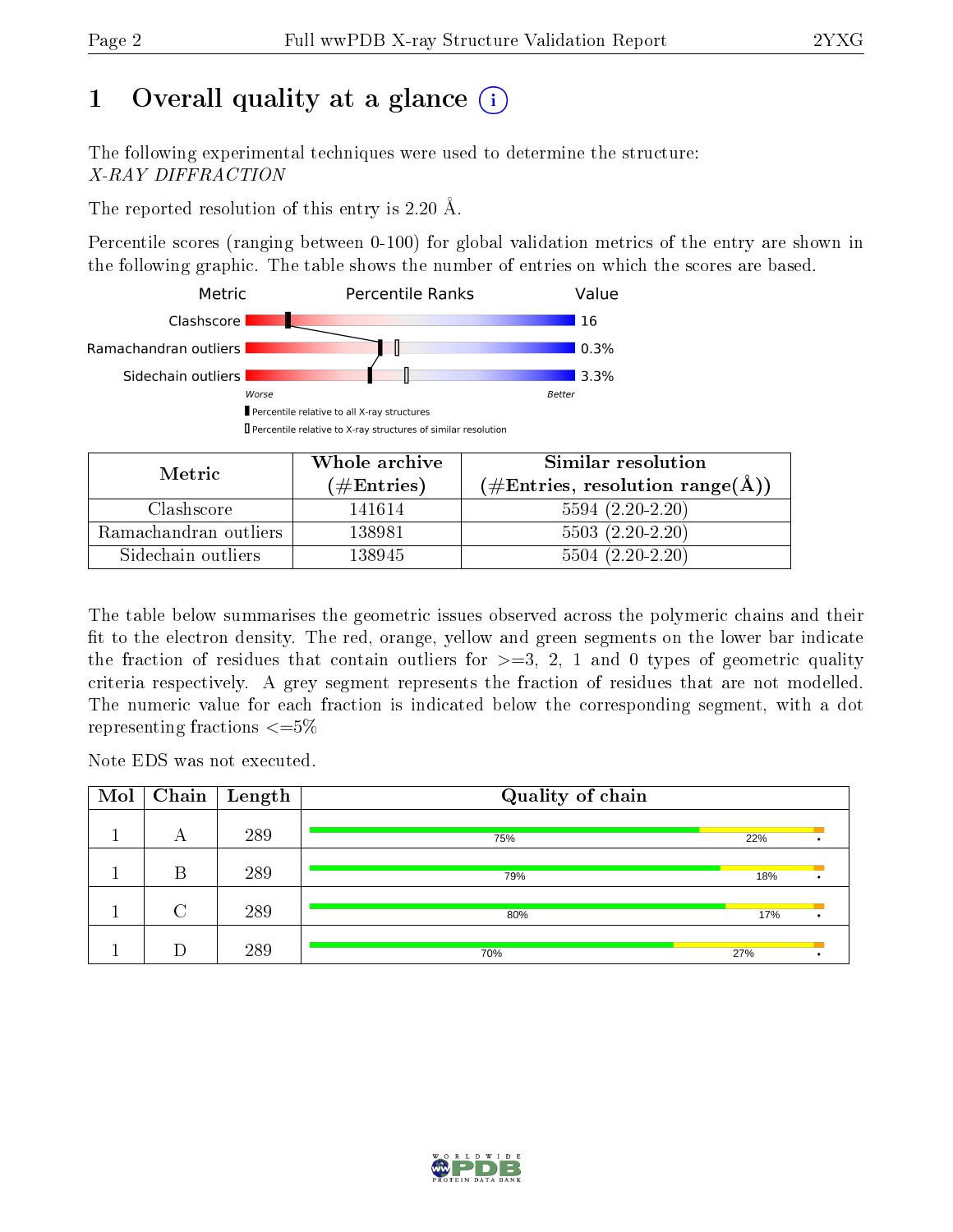# 2 Entry composition (i)

There are 2 unique types of molecules in this entry. The entry contains 9549 atoms, of which 0 are hydrogens and 0 are deuteriums.

In the tables below, the ZeroOcc column contains the number of atoms modelled with zero occupancy, the AltConf column contains the number of residues with at least one atom in alternate conformation and the Trace column contains the number of residues modelled with at most 2 atoms.

 $2211$  1416 362 425 8 0 0 0

| Mol | Chain | Residues |       |               | Atoms |     |  | ZeroOcc   AltConf   Trace |   |
|-----|-------|----------|-------|---------------|-------|-----|--|---------------------------|---|
|     |       | 289      | Total | $\mathcal{C}$ | N     |     |  |                           | 0 |
|     |       |          | 2216  | 1419          | 363   | 426 |  |                           |   |
|     |       | 288      | Total | C.            | N     |     |  |                           |   |
|     |       | 2211     | 1416  | 362           | 425   |     |  |                           |   |
|     |       | 288      | Total | C             | N     |     |  |                           |   |
|     |       | 2211     | 1416  | 362           | 425.  |     |  |                           |   |

Molecule 1 is a protein called Dihydrodipicolinate synthase.

• Molecule 2 is water.

| Mol            | Chain | Residues | Atoms                     | ZeroOcc   AltConf |  |  |
|----------------|-------|----------|---------------------------|-------------------|--|--|
| $\overline{2}$ | А     | 195      | Total<br>$\left($         |                   |  |  |
|                |       |          | 195<br>195                |                   |  |  |
| $\overline{2}$ | В     | 193      | Total<br>$\left( \right)$ |                   |  |  |
|                |       |          | 193<br>193                |                   |  |  |
| $\overline{2}$ | С     | 150      | Total<br>$\left( \right)$ |                   |  |  |
|                |       |          | 150<br>150                |                   |  |  |
| 2              |       | 162      | Total<br>$\left( \right)$ |                   |  |  |
|                |       |          |                           | 162<br>162        |  |  |

 $1$  D  $288$  Total C N O S

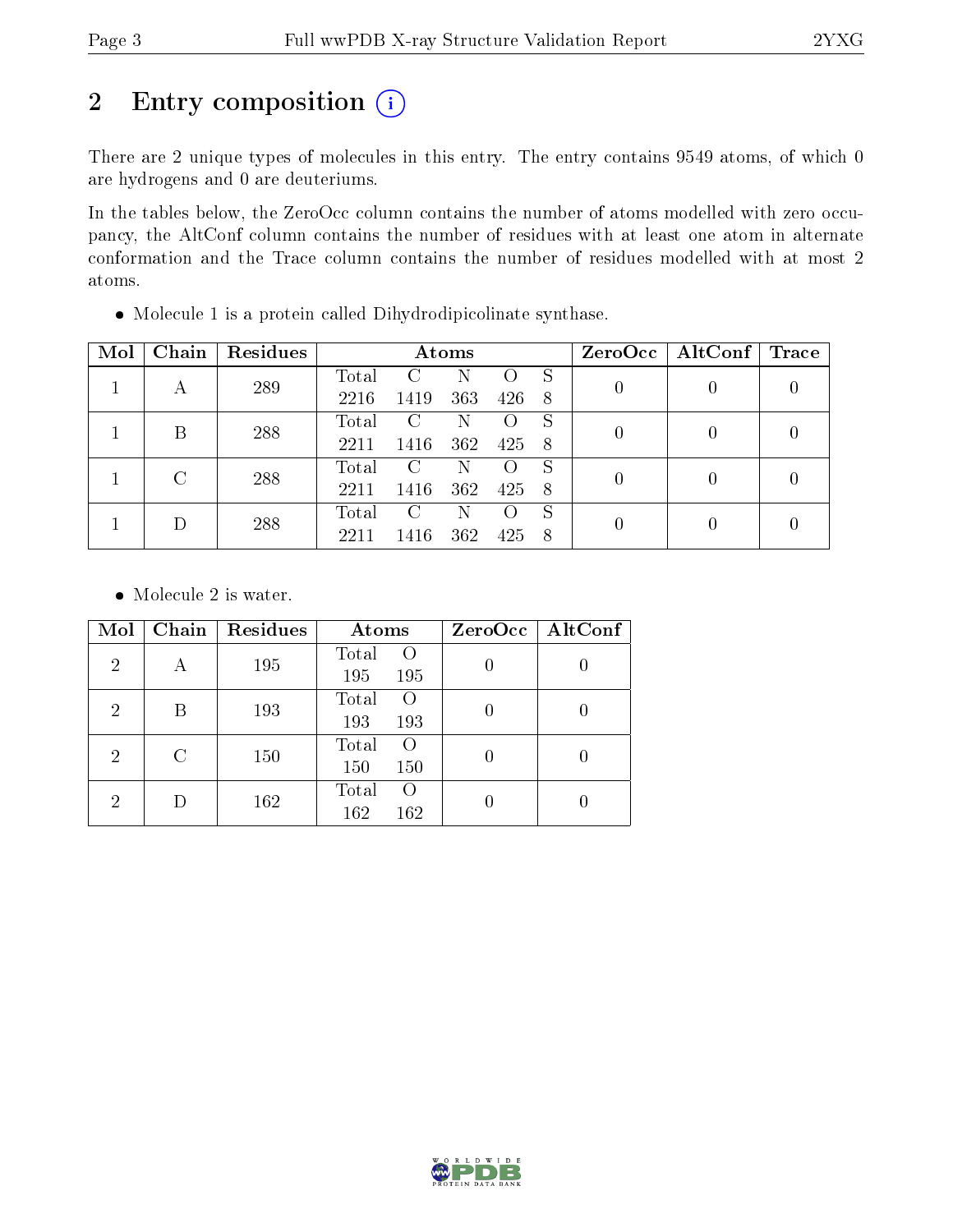# 3 Residue-property plots  $(i)$

These plots are drawn for all protein, RNA and DNA chains in the entry. The first graphic for a chain summarises the proportions of the various outlier classes displayed in the second graphic. The second graphic shows the sequence view annotated by issues in geometry. Residues are colorcoded according to the number of geometric quality criteria for which they contain at least one outlier: green  $= 0$ , yellow  $= 1$ , orange  $= 2$  and red  $= 3$  or more. Stretches of 2 or more consecutive residues without any outlier are shown as a green connector. Residues present in the sample, but not in the model, are shown in grey.

Note EDS was not executed.

• Molecule 1: Dihydrodipicolinate synthase



• Molecule 1: Dihydrodipicolinate synthase





• Molecule 1: Dihydrodipicolinate synthase

Chain D:70% 27%

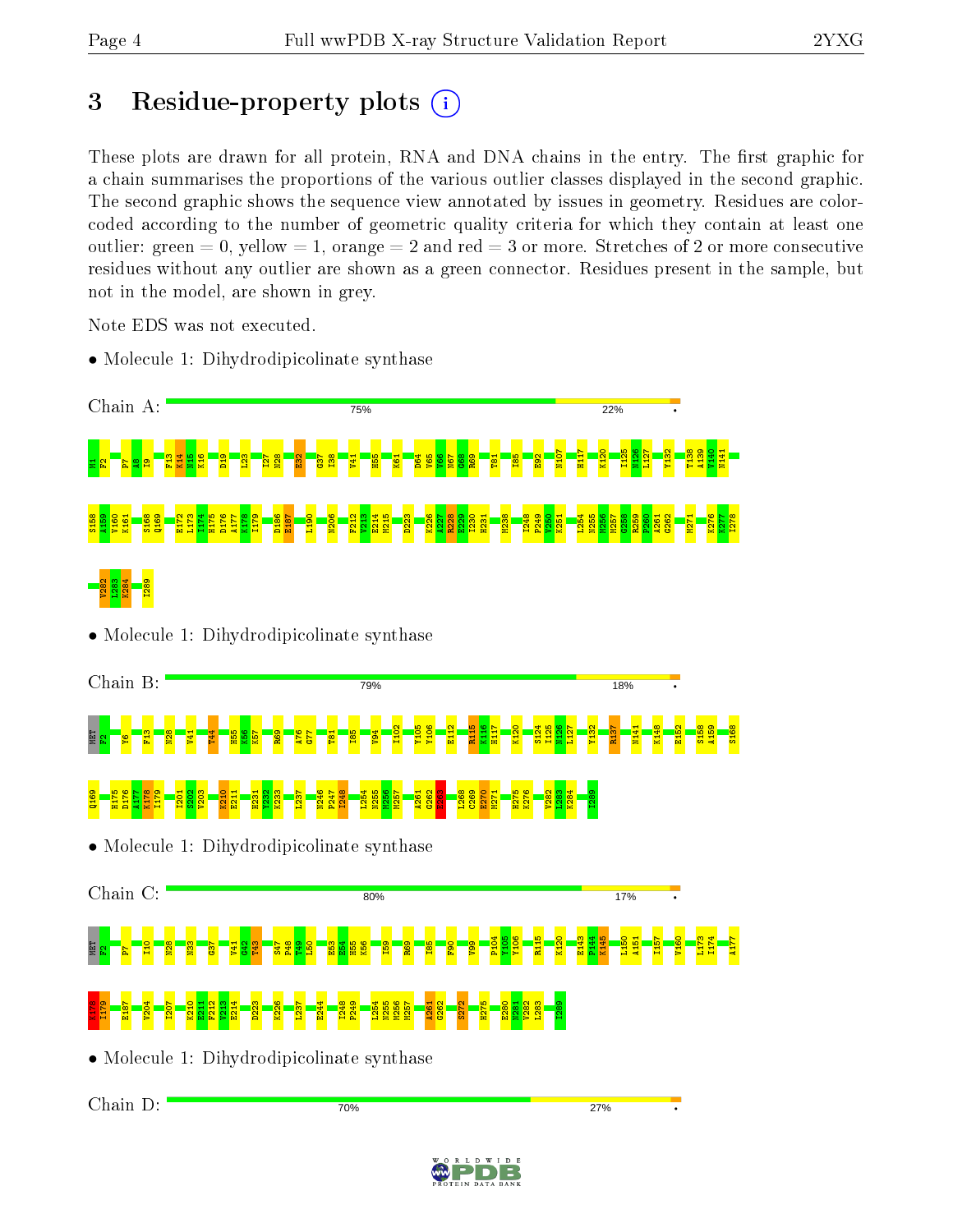# MET <mark>F2P7A8I S42 T52 G38 G37 38 A40 Y10 S101 Y10 S101 A40 S101 A40 S101 A40 S101 A40 A40 A40 A40 A40 A40 A40 A40 A<br>E8 2 L10 A40 B2 B3 B3 G37 S28 A40 A5 B3 B3 A120 A40 A50 A50 A40 A50 A40 A50 A40 A40 A40 A40 A40 A40 A40 A40</mark> N141 L142 E143 P144 K145 K148 E152 I157 V160 K161 S168 Q169 E172 L173 I174 H175 D176 I179 T180 V181 D186 E187 L190 G197 V203 V204 A205 N206 K210 E211 F212 V213 E214 E221 L237 M238 K239 A240 M241 F242 N246 P247 I248 P249 226 K251 A252 A263 L255 A261 A261 A261 E274 K276 E274 H276 B27<br><mark>8 A26 8 A26 8 P26 B<sup>2</sup>8 B<sup>2</sup>6 B<sup>2</sup>6 F2 P<sub>4</sub> K<sub>2</sub> F<sub>2</sub> B<sub>2</sub>8 H<sub>28</sub>8 P<sub>8</sub></mark>

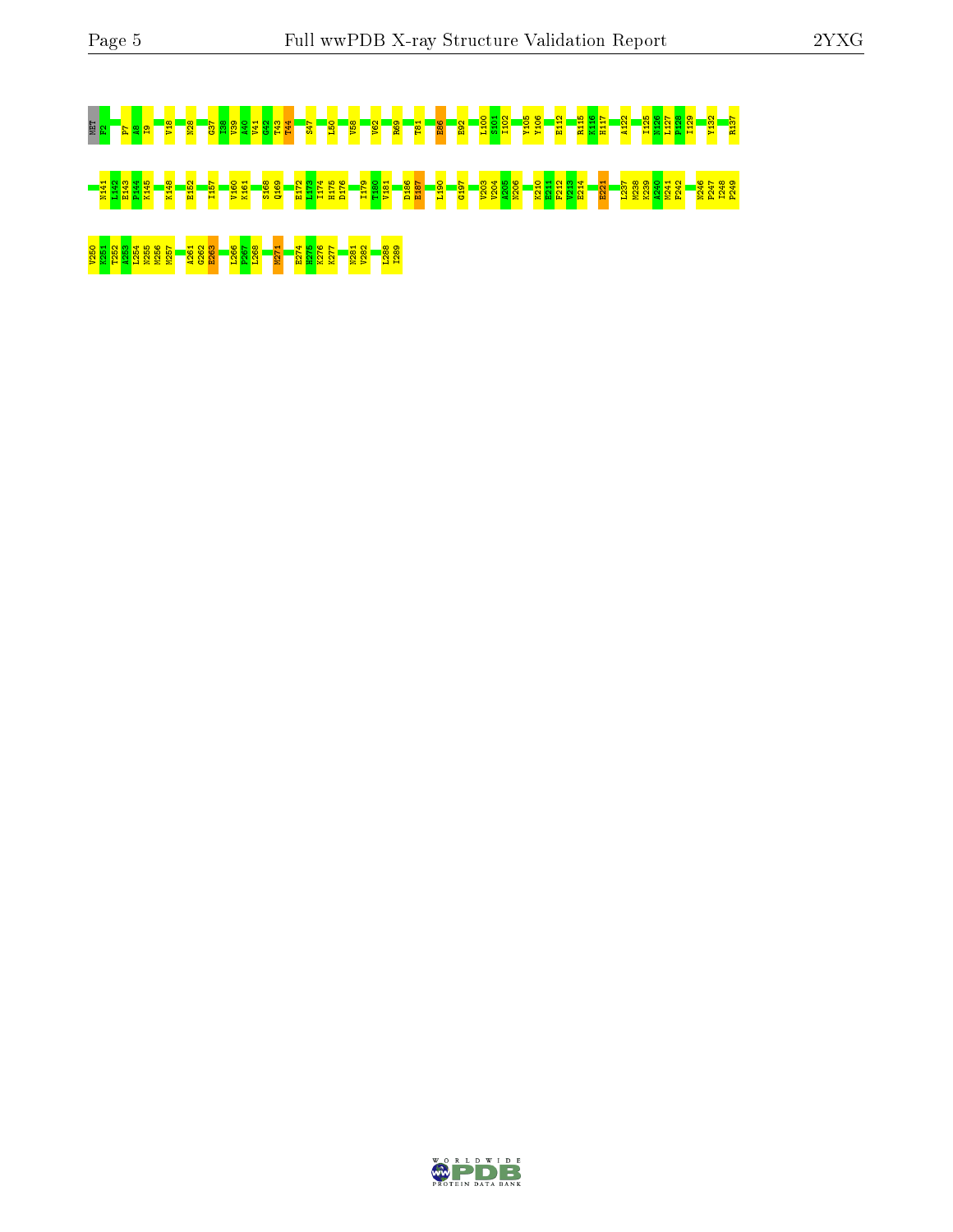# 4 Data and refinement statistics  $(i)$

Xtriage (Phenix) and EDS were not executed - this section is therefore incomplete.

| Property                               | Value                                              | Source    |  |
|----------------------------------------|----------------------------------------------------|-----------|--|
| Space group                            | P 1 21 1                                           | Depositor |  |
| Cell constants                         | $80.47\text{\AA}$<br>76.53Å<br>$101.86\text{\AA}$  | Depositor |  |
| a, b, c, $\alpha$ , $\beta$ , $\gamma$ | $106.87^{\circ}$<br>$90.00^\circ$<br>$90.00^\circ$ |           |  |
| Resolution $(A)$                       | 20.00<br>- 2.20                                    | Depositor |  |
| % Data completeness                    | $97.5(20.00-2.20)$                                 | Depositor |  |
| (in resolution range)                  |                                                    |           |  |
| $\mathrm{R}_{merge}$                   | 0.07                                               | Depositor |  |
| $\mathrm{R}_{sym}$                     | (Not available)                                    | Depositor |  |
| Refinement program                     | REFMAC 5.2.0019                                    | Depositor |  |
| $R, R_{free}$                          | 0.158<br>0.224<br>$\ddot{\phantom{a}}$             | Depositor |  |
| Estimated twinning fraction            | No twinning to report.                             | Xtriage   |  |
| Total number of atoms                  | 9549                                               | wwPDB-VP  |  |
| Average B, all atoms $(A^2)$           | 26.0                                               | wwPDB-VP  |  |

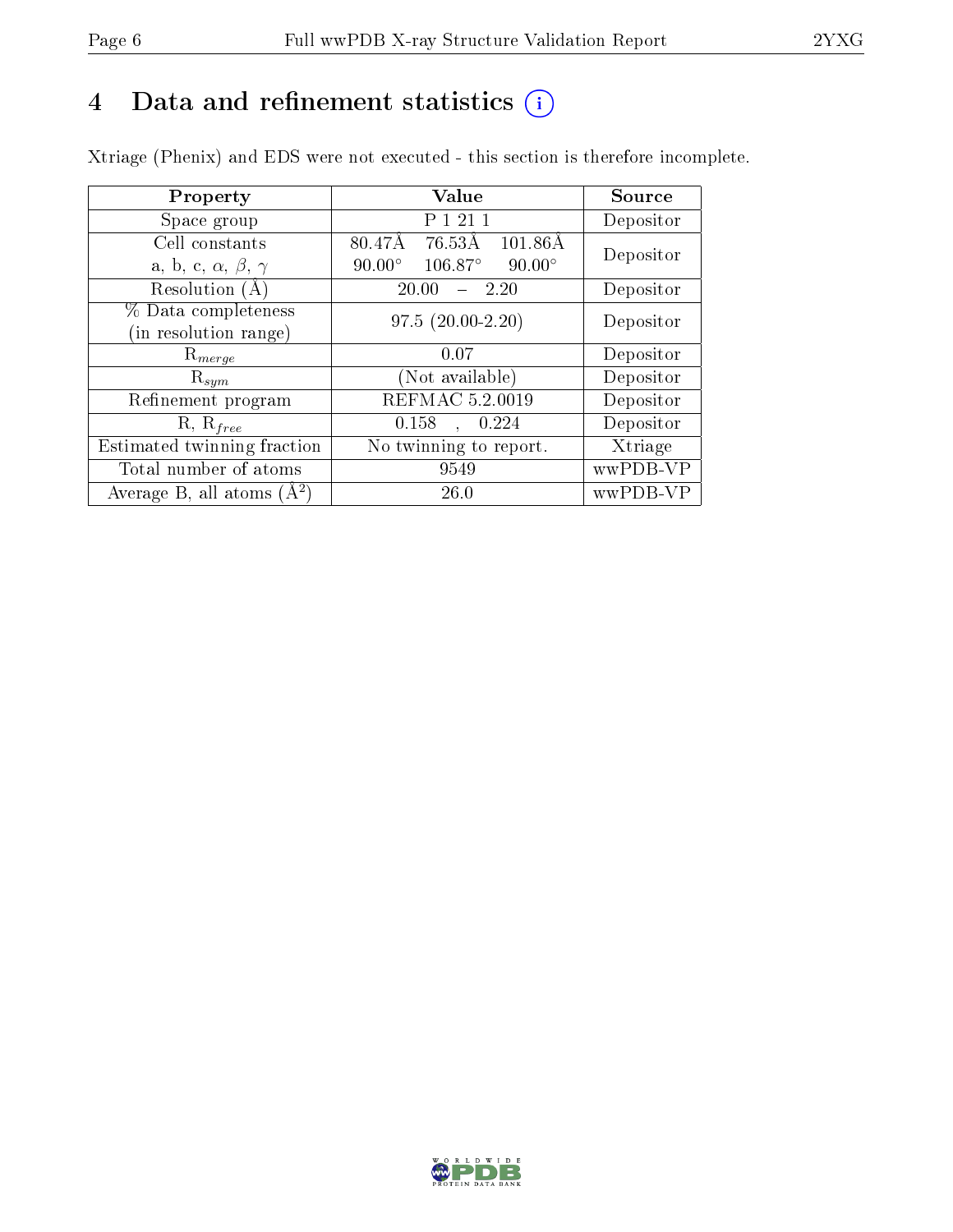# 5 Model quality  $(i)$

# 5.1 Standard geometry  $(i)$

The Z score for a bond length (or angle) is the number of standard deviations the observed value is removed from the expected value. A bond length (or angle) with  $|Z| > 5$  is considered an outlier worth inspection. RMSZ is the root-mean-square of all Z scores of the bond lengths (or angles).

| Mol            | Chain         |      | Bond lengths                | Bond angles |                      |  |
|----------------|---------------|------|-----------------------------|-------------|----------------------|--|
|                |               | RMSZ | $\ Z\  > 5$                 | RMSZ        | # $ Z >5$            |  |
| $\overline{1}$ |               | 1.03 | $2/2\overline{254 (0.1\%)}$ | 0.88        | $3/3058$ $(0.1\%)$   |  |
|                | В             | 1.04 | $3/2249$ $(0.1\%)$          | 0.90        | $4/3051$ $(0.1\%)$   |  |
|                | $\mathcal{C}$ | 1.02 | $3/2249$ $(0.1\%)$          | 0.86        | $2/3051(0.1\%)$      |  |
|                | $\mathbf{D}$  | 1.13 | $7/2249$ $(0.3\%)$          | 0.89        | $2/3051$ $(0.1\%)$   |  |
| All            | АH            | 1.06 | $15/9001$ $(0.2\%)$         | 0.88        | $11/12211$ $(0.1\%)$ |  |

Chiral center outliers are detected by calculating the chiral volume of a chiral center and verifying if the center is modelled as a planar moiety or with the opposite hand.A planarity outlier is detected by checking planarity of atoms in a peptide group, atoms in a mainchain group or atoms of a sidechain that are expected to be planar.

|  | $\mid$ Mol $\mid$ Chain $\mid$ #Chirality outliers $\mid$ #Planarity outliers $\mid$ |
|--|--------------------------------------------------------------------------------------|
|  |                                                                                      |

| Mol          | Chain         | Res | <b>Type</b> | Atoms       | $\mathbf{Z}$ | Observed $(A)$ | $Ideal(\AA)$ |
|--------------|---------------|-----|-------------|-------------|--------------|----------------|--------------|
|              | D             | 86  | GLU         | $CD-OE2$    | 14.81        | 1.42           | 1.25         |
| 1            | D             | 86  | GLU         | $CB-CG$     | 11.85        | 1.74           | 1.52         |
| 1            | D             | 263 | GLU         | $CG$ - $CD$ | 8.15         | 1.64           | 1.51         |
| $\mathbf{1}$ | D             | 86  | <b>GLU</b>  | $CG$ - $CD$ | 7.75         | 1.63           | 1.51         |
| 1            | А             | 32  | GLU         | $CG$ - $CD$ | 7.38         | 1.63           | 1.51         |
| $\mathbf{1}$ | D             | 263 | GLU         | $CB-CG$     | 6.94         | 1.65           | 1.52         |
| $\mathbf{1}$ | С             | 178 | <b>LYS</b>  | $CB-CG$     | 6.25         | 1.69           | 1.52         |
| 1            | A             | 187 | <b>GLU</b>  | $CG$ - $CD$ | 5.81         | 1.60           | 1.51         |
| 1            | $\mathcal{C}$ | 53  | GLU         | $CD-OE1$    | 5.78         | 1.32           | 1.25         |
| $\mathbf{1}$ | B             | 270 | GLU         | $CG$ - $CD$ | 5.70         | 1.60           | 1.51         |
| 1            | C             | 187 | GLU         | $CG$ - $CD$ | 5.68         | 1.60           | 1.51         |
| 1            | D             | 274 | GLU         | $CG$ - $CD$ | 5.58         | 1.60           | 1.51         |
| 1            | B             | 77  | <b>GLY</b>  | $N$ -CA     | 5.49         | 1.54           | 1.46         |
| 1            | D             | 187 | GLU         | $CG$ - $CD$ | 5.40         | 1.60           | 1.51         |
| 1            | B             | 263 | GLU         | $CB-CG$     | 5.39         | 1.62           | 1.52         |

All (15) bond length outliers are listed below:

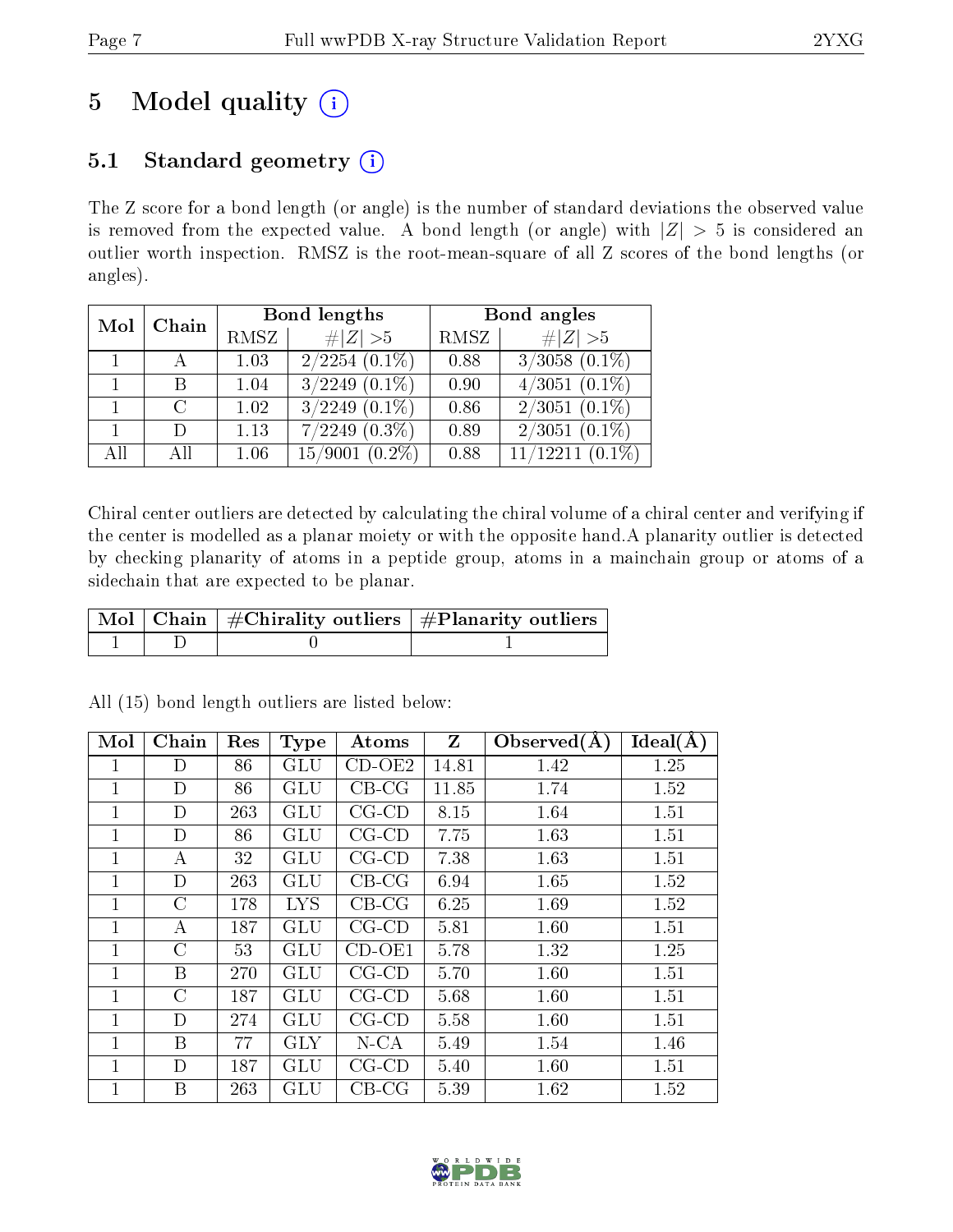| Mol          | Chain     | Res | <b>Type</b> | Atoms                 | Z        | Observed $(°)$ | Ideal (°) |
|--------------|-----------|-----|-------------|-----------------------|----------|----------------|-----------|
| $\mathbf{I}$ | В         | 137 | $\rm{ARG}$  | NE-CZ-NH2             | $-12.55$ | 114.03         | 120.30    |
|              | D         | 137 | $\rm{ARG}$  | $NE- CZ-NH2$          | $-11.49$ | 114.56         | 120.30    |
|              | D         | 137 | $\rm{ARG}$  | NE-CZ-NH1             | 9.93     | 125.27         | 120.30    |
|              | В         | 76  | ALA         | $C-N-CA$              | $-8.95$  | 103.50         | 122.30    |
|              | A         | 228 | $\rm{ARG}$  | NE-CZ-NH2             | $-7.81$  | 116.39         | 120.30    |
|              | В         | 137 | $\rm{ARG}$  | NE-CZ-NH1             | 6.74     | 123.67         | 120.30    |
| 1            | А         | 64  | ASP         | $CB-CG-OD1$           | 5.91     | 123.61         | 118.30    |
| 1            | В         | 115 | $\rm{ARG}$  | $NE- CZ-NH1$          | 5.87     | 123.23         | 120.30    |
| 1            | C         | 115 | $\rm{ARG}$  | $NE- CZ-NH1$          | 5.34     | 122.97         | 120.30    |
| 1            | $\bigcap$ | 272 | <b>SER</b>  | $\overline{C}$ B-CA-C | $-5.34$  | 99.96          | 110.10    |
|              | А         | 228 | ${\rm ARG}$ | $NE$ -CZ-NH1          | 5.04     | 122.82         | 120.30    |

All (11) bond angle outliers are listed below:

There are no chirality outliers.

All (1) planarity outliers are listed below:

|  |     |       | $\lceil \overline{\text{Mol}} \rceil$ Chain   Res   Type   Group |
|--|-----|-------|------------------------------------------------------------------|
|  | 157 | ILE - | Peptide                                                          |

## 5.2 Too-close contacts  $(i)$

In the following table, the Non-H and H(model) columns list the number of non-hydrogen atoms and hydrogen atoms in the chain respectively. The H(added) column lists the number of hydrogen atoms added and optimized by MolProbity. The Clashes column lists the number of clashes within the asymmetric unit, whereas Symm-Clashes lists symmetry related clashes.

| Mol           | Chain |      | Non-H $\mid$ H(model) | H(added) | <b>Clashes</b> | <b>Symm-Clashes</b> |
|---------------|-------|------|-----------------------|----------|----------------|---------------------|
|               |       | 2216 |                       | 2270     | 77             |                     |
|               | В     | 2211 |                       | 2265     | 63             |                     |
|               | ⊖     | 2211 |                       | 2265     | 62             |                     |
|               |       | 2211 |                       | 2265     | 96             |                     |
| 2             | A     | 195  |                       |          | 15             |                     |
| $\mathcal{D}$ | В     | 193  |                       |          | 15             |                     |
| റ             | 0     | 150  |                       |          | 9              |                     |
| $\mathcal{D}$ | D     | 162  |                       |          | $10\,$         |                     |
|               | All   | 9549 |                       | 9065     | 294            |                     |

The all-atom clashscore is defined as the number of clashes found per 1000 atoms (including hydrogen atoms). The all-atom clashscore for this structure is 16.

All (294) close contacts within the same asymmetric unit are listed below, sorted by their clash magnitude.

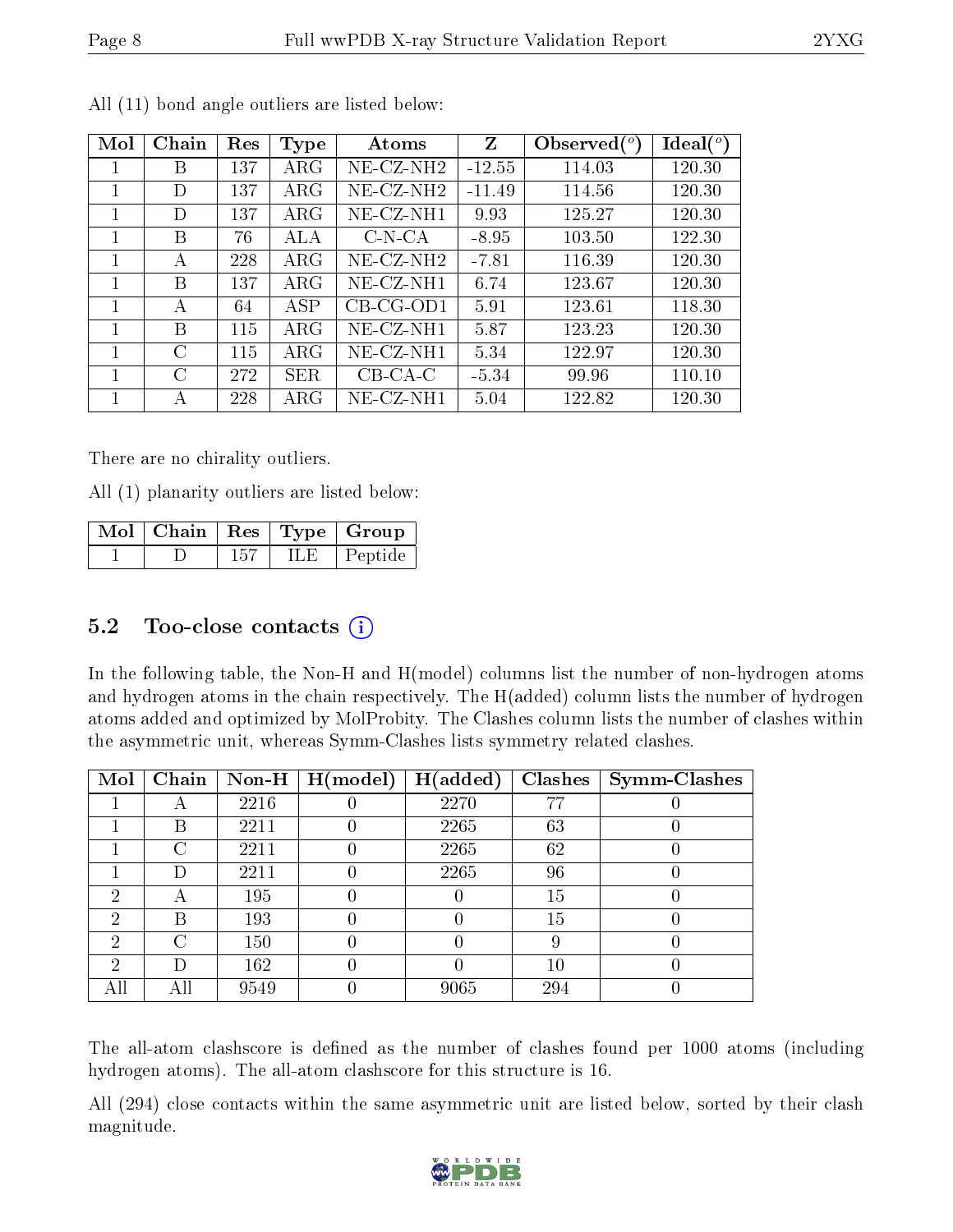| Atom-1                       | Atom-2              | Interatomic    | Clash         |
|------------------------------|---------------------|----------------|---------------|
|                              |                     | distance $(A)$ | overlap $(A)$ |
| 1: D:86: GLU:CG              | 1: D:86: GLU:CB     | 1.74           | 1.65          |
| 1: A: 187: GLU: HG3          | 2:D:350:HOH:O       | 1.53           | 1.09          |
| 1:A:271:MET:HE2              | 1: A:276: LYS: HA   | 1.33           | 1.08          |
| 1: A:172: GLU: HG2           | 2:A:480:HOH:O       | 1.55           | 1.04          |
| 1:A:177:ALA:HB1              | 1: A:179: ILE: HG13 | 1.40           | 1.03          |
| 1: A:284:LYS:HE3             | 1:A:289:ILE:HD12    | 1.42           | 0.99          |
| 1: D:241: MET:HE3            | 1: D: 250: VAL: HB  | 1.41           | 0.99          |
| 1:B:141:ASN:HD21             | 1:B:169:GLN:HE22    | 1.02           | 0.97          |
| 1: A:271: MET:CE             | 1: A:276:LYS:HA     | 1.95           | 0.97          |
| 1: B:271:MET:CE              | 1:B:276:LYS:HA      | 1.95           | 0.96          |
| 1: D: 186: ASP: HB3          | 1: D: 238: MET: HE2 | 1.49           | 0.93          |
| 1:A:14:LYS:HE3               | 2:A:414:HOH:O       | 1.69           | 0.93          |
| 1:A:13:PHE:O                 | 1:A:14:LYS:HD3      | 1.68           | 0.92          |
| 1:B:176:ASP:HB2              | 2:B:298:HOH:O       | 1.69           | 0.92          |
| 1:D:141:ASN:HD21             | 1:D:169:GLN:HE22    | 1.20           | 0.88          |
| 1:B:271:MET:HE3              | 1:B:276:LYS:N       | 1.89           | 0.88          |
| 1:C:223:ASP:OD2              | 1:C:226:LYS:HD2     | 1.76           | 0.86          |
| 1:A:141:ASN:HD21             | 1:A:169:GLN:HE22    | 1.21           | 0.85          |
| 1: D: 241: MET: HE1          | 1:D:250:VAL:HG23    | 1.58           | 0.85          |
| 1: A: 187: GLU: HA           | 1: A:238: MET:HE1   | 1.60           | 0.83          |
| 1: A: 186: ASP: C            | 1: A:238:MET:CE     | 2.46           | 0.83          |
| 1:D:255:ASN:HD21             | 1:D:262:GLY:H       | 1.25           | 0.83          |
| 1:C:256:MET:CE               | 1:C:280:GLU:HA      | 2.09           | 0.82          |
| 1:C:41:VAL:HG12              | 1:C:47:SER:HB3      | 1.61           | 0.82          |
| 1:D:186:ASP:HB3              | 1:D:238:MET:CE      | 2.08           | 0.82          |
| 1:C:160:VAL:HG12             | 1:C:179:ILE:HD13    | 1.61           | 0.82          |
| 1:B:13:PHE:HB2               | 1:B:263:GLU:OE1     | 1.79           | 0.81          |
| 1:B:55:HIS:CD2               | 2:B:297:HOH:O       | 2.32           | 0.81          |
| 1:B:28:ASN:HD21              | 1:B:69:ARG:HH22     | 1.29           | 0.80          |
| 1:B:28:ASN:ND2               | 1:B:69:ARG:HH22     | 1.78           | 0.80          |
| 1: D: 175: HIS: HD2          | 1: D: 176: ASP: OD1 | 1.64           | 0.80          |
| 1: A:284:LYS:HE3             | 1:A:289:ILE:CD1     | 2.12           | 0.80          |
| 1:C:178:LYS:HD2              | 1: C: 178: LYS: O   | 1.82           | 0.80          |
| 1:B:270:GLU:HG3              | 2:B:385:HOH:O       | 1.80           | 0.79          |
| 1:D:288:LEU:O                | 1:D:289:ILE:HB      | 1.81           | 0.78          |
| 1: D: 263: GLU: HG3          | 2:D:368:HOH:O       | 1.82           | 0.78          |
| $1:C:151:ALA:\overline{HB1}$ | 1:C:178:LYS:HG3     | 1.66           | 0.78          |
| 1:B:55:HIS:HD2               | 2:B:297:HOH:O       | 1.65           | 0.77          |
| 1:C:254:LEU:HD23             | 1:C:257:MET:CE      | 2.15           | 0.77          |
| 2:A:337:HOH:O                | 1:D:187:GLU:HG3     | 1.83           | 0.77          |
| 1: D: 241: MET:CE            | 1:D:250:VAL:HB      | 2.13           | 0.76          |
| 1:C:28:ASN:HD21              | 1:C:69:ARG:HH22     | 1.33           | 0.74          |

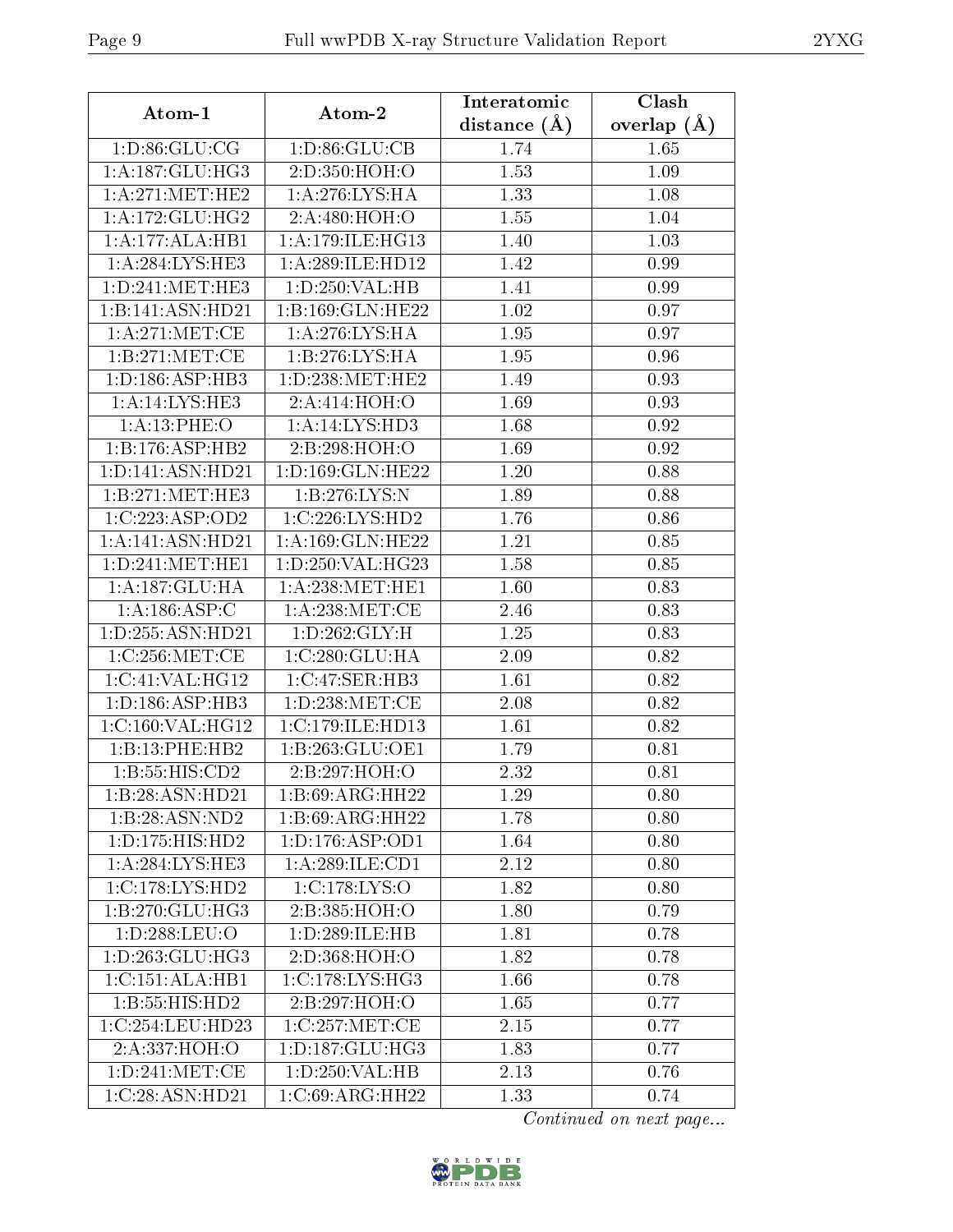| Commaca from previous page      |                     | Interatomic    | Clash         |
|---------------------------------|---------------------|----------------|---------------|
| Atom-1                          | Atom-2              | distance $(A)$ | overlap $(A)$ |
| 1:D:175:HIS:CD2                 | 1:D:176:ASP:OD1     | 2.41           | 0.74          |
| 1:C:178:LYS:HE3                 | 2:C:318:HOH:O       | 1.88           | 0.74          |
| 1: A:271:MET:HE2                | 1: A:276:LYS:CA     | 2.13           | 0.74          |
| 1:D:28:ASN:HD21                 | 1: D:69: ARG: HH22  | 1.34           | 0.74          |
| 1:B:175:HIS:HD2                 | 2:B:479:HOH:O       | 1.71           | 0.73          |
| 1: D:9: ILE: HA                 | 1:D:206:ASN:HD21    | 1.54           | 0.73          |
| 1: A:186: ASP:HB3               | 1: A:238: MET:HE3   | 1.71           | 0.72          |
| 1:A:289:ILE:HA                  | 2:A:293:HOH:O       | 1.88           | 0.72          |
| 1:C:143:GLU:OE1                 | 1:C:145:LYS:HE2     | 1.89           | 0.71          |
| 1:C:55:HIS:CD2                  | 2:C:351:HOH:O       | 2.43           | 0.71          |
| 1:C:43:THR:HG22                 | 1: D: 106: TYR: OH  | 1.89           | 0.71          |
| 1:B:271:MET:CE                  | 1: B: 276: LYS: CA  | 2.68           | 0.71          |
| 1:A:255:ASN:HD21                | 1: A:262: GLY:H     | 1.37           | 0.70          |
| 1: A:254:LEU:HD23               | 1: A:257: MET:CE    | 2.22           | 0.70          |
| 1:B:271:MET:HE2                 | 1:B:276:LYS:HA      | 1.72           | 0.70          |
| 1: D: 168: SER: HB2             | 2:D:350:HOH:O       | 1.90           | 0.69          |
| 1:D:221:GLU:HB2                 | 2: D: 362: HOH: O   | 1.90           | 0.69          |
| 1:A:186:ASP:O                   | 1: A:238: MET:HE1   | 1.93           | 0.69          |
| 1:D:254:LEU:HD23                | 1: D: 257: MET: CE  | 2.22           | 0.69          |
| 1:A:168:SER:CB                  | 2: A: 337: HOH: O   | 2.40           | 0.69          |
| 1:B:248:ILE:HD11                | 1:B:271:MET:HB2     | 1.74           | 0.69          |
| 1: D:28: ASN:ND2                | 1: D:69: ARG: HH22  | 1.91           | 0.69          |
| 1:A:251:LYS:HG2                 | 1:A:261:ALA:HB1     | 1.75           | 0.68          |
| 1:B:13:PHE:CB                   | 1:B:263:GLU:OE1     | 2.41           | 0.68          |
| 1:B:81:THR:OG1                  | 1:B:117:HIS:HD2     | 1.75           | 0.68          |
| 1:C:255:ASN:HD21                | 1:C:262:GLY:H       | 1.38           | 0.68          |
| 1: A:284:LYS:CE                 | 1:A:289:ILE:HD12    | 2.21           | 0.68          |
| 1: D: 271: MET:CE               | 1: D: 276: LYS: HA  | 2.24           | 0.68          |
| $1: D: 186: ASP: \overline{CB}$ | 1: D: 238: MET: HE2 | 2.22           | 0.68          |
| 1:C:256:MET:HE1                 | 1:C:280:GLU:HA      | 1.77           | 0.67          |
| 1:D:288:LEU:O                   | 1:D:289:ILE:CB      | 2.42           | 0.67          |
| 1:A:186:ASP:C                   | 1:A:238:MET:HE1     | 2.14           | 0.67          |
| 1: D: 81: THR: OG1              | 1: D: 117: HIS: HD2 | 1.78           | 0.67          |
| 1:B:254:LEU:HD23                | 1:B:257:MET:CE      | 2.25           | 0.66          |
| 1:B:255:ASN:HD21                | 1:B:262:GLY:H       | 1.43           | 0.66          |
| 1:C:160:VAL:CG1                 | 1:C:179:ILE:HD13    | 2.25           | 0.66          |
| 1: D: 186: ASP: C               | 1:D:238:MET:HE2     | 2.16           | 0.66          |
| 1:C:145:LYS:HG2                 | 2:C:293:HOH:O       | 1.96           | 0.66          |
| 1: D: 239: LYS: HD2             | 1: D: 242: PHE: CZ  | 2.31           | 0.65          |
| 1: D: 148: LYS: O               | 1: D: 152: GLU: HG2 | 1.96           | 0.65          |
| 1:A:187:GLU:HA                  | 1:A:238:MET:CE      | 2.27           | 0.65          |

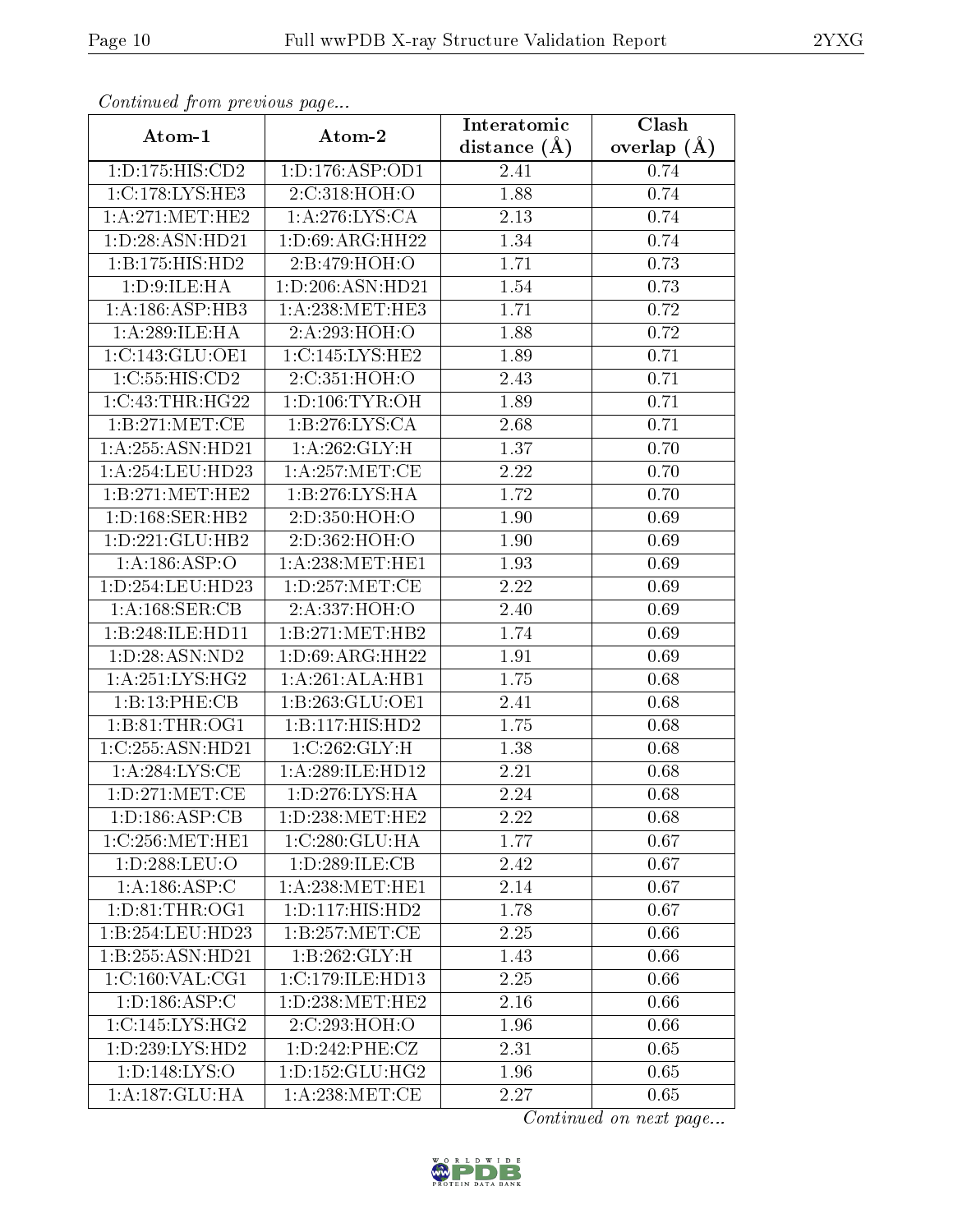|                             | сонинией јтоні ртеvious раде<br>Clash<br>Interatomic |                |               |  |
|-----------------------------|------------------------------------------------------|----------------|---------------|--|
| Atom-1                      | Atom-2                                               | distance $(A)$ | overlap $(A)$ |  |
| 1:C:244:GLU:OE2             | 1:C:275:HIS:HD2                                      | 1.80           | 0.65          |  |
| 1:A:177:ALA:HB2             | 2:A:329:HOH:O                                        | 1.97           | 0.64          |  |
| 1:B:271:MET:HE3             | 1:B:276:LYS:CA                                       | 2.27           | 0.64          |  |
| 1:C:256:MET:HE3             | 1:C:280:GLU:HA                                       | 1.78           | 0.64          |  |
| 1:C:256:MET:HE3             | 1:C:280:GLU:HG3                                      | 1.80           | 0.64          |  |
| 1:D:289:ILE:O               | 1: D: 289: ILE: HG22                                 | 1.97           | 0.64          |  |
| 1:B:178:LYS:HB2             | 2:B:298:HOH:O                                        | 1.97           | 0.63          |  |
| 1:A:254:LEU:HA              | 1: A:257: MET:HE2                                    | 1.80           | 0.63          |  |
| 1:D:288:LEU:O               | 1:D:289:ILE:HD12                                     | 1.99           | 0.63          |  |
| 1:A:14:LYS:HE2              | 1:A:19:ASP:OD2                                       | 1.99           | 0.62          |  |
| 1:C:207:ILE:HD13            | 1:C:254:LEU:HD21                                     | 1.81           | 0.62          |  |
| 1:A:175:HIS:HD2             | 1:A:176:ASP:OD1                                      | 1.82           | 0.62          |  |
| 1:B:211:GLU:HG2             | 2:B:433:HOH:O                                        | 1.99           | 0.62          |  |
| 1: D:241: MET:HE1           | 1: D: 250: VAL: CG2                                  | 2.29           | $0.62\,$      |  |
| 1: D: 181: VAL: CG2         | 1: D: 197: GLY: HA2                                  | 2.29           | 0.62          |  |
| 1:A:168:SER:HB2             | 2:A:337:HOH:O                                        | 2.00           | 0.62          |  |
| 1: D: 44: THR: HG21         | 1: D: 203: VAL:HG22                                  | 1.80           | 0.61          |  |
| 1: D:58: VAL:O              | 1:D:62:VAL:HG23                                      | 2.01           | 0.61          |  |
| 1:D:241:MET:CE              | 1: D: 250: VAL: CB                                   | 2.79           | 0.61          |  |
| 1:B:248:ILE:HD11            | 1:B:271:MET:CA                                       | 2.30           | 0.60          |  |
| 1:A:187:GLU:CA              | 1: A:238:MET:HE1                                     | 2.31           | 0.60          |  |
| 1:D:256:MET:O               | 1: D: 289: ILE: HG21                                 | 2.00           | 0.60          |  |
| 1:C:28:ASN:ND2              | 1:C:69:ARG:HH22                                      | $2.00\,$       | 0.60          |  |
| 1:B:41:VAL:H <sub>G12</sub> | 1:B:41:VAL:O                                         | 2.02           | 0.59          |  |
| 1:D:289:ILE:HG12            | 2:D:402:HOH:O                                        | 2.01           | 0.59          |  |
| 1: D: 44: THR: CG2          | 1:D:246:ASN:HD21                                     | 2.15           | 0.59          |  |
| 1:B:248:ILE:HD11            | 1:B:271:MET:CB                                       | 2.33           | 0.59          |  |
| 1:C:160:VAL:HG12            | 1:C:179:ILE:CD1                                      | 2.29           | 0.59          |  |
| 1:C:256:MET:HE3             | 1:C:280:GLU:CA                                       | 2.31           | 0.59          |  |
| 1:A:175:HIS:CD2             | 1: A: 176: ASP: OD1                                  | 2.56           | 0.59          |  |
| 1: D:212: PHE:CE1           | 1:D:238:MET:HE3                                      | 2.38           | 0.58          |  |
| 1: B: 271: MET:CE           | 1:B:276:LYS:N                                        | 2.65           | 0.58          |  |
| 1:C:7:PRO:HD2               | 1:C:37:GLY:O                                         | 2.03           | 0.58          |  |
| 1:A:187:GLU:N               | 1: A:238: MET:CE                                     | 2.67           | 0.58          |  |
| 1:B:275:HIS:NE2             | 2:B:380:HOH:O                                        | 2.32           | 0.58          |  |
| 1: D: 44: THR: HB           | 1: D: 246: ASN: HD21                                 | 1.69           | 0.58          |  |
| 1: A:173: LEU:O             | 1:A:177:ALA:HB3                                      | 2.04           | 0.58          |  |
| 1:A:177:ALA:HB1             | 1: A:179: ILE: CG1                                   | 2.23           | 0.58          |  |
| 1:B:141:ASN:HD21            | 1:B:169:GLN:NE2                                      | 1.87           | 0.58          |  |
| 1:B:44:THR:HG22             | 1:B:246:ASN:HD21                                     | 1.69           | 0.58          |  |
| 1:B:41:VAL:H <sub>G11</sub> | 1:B:55:HIS:CD2                                       | 2.39           | 0.58          |  |

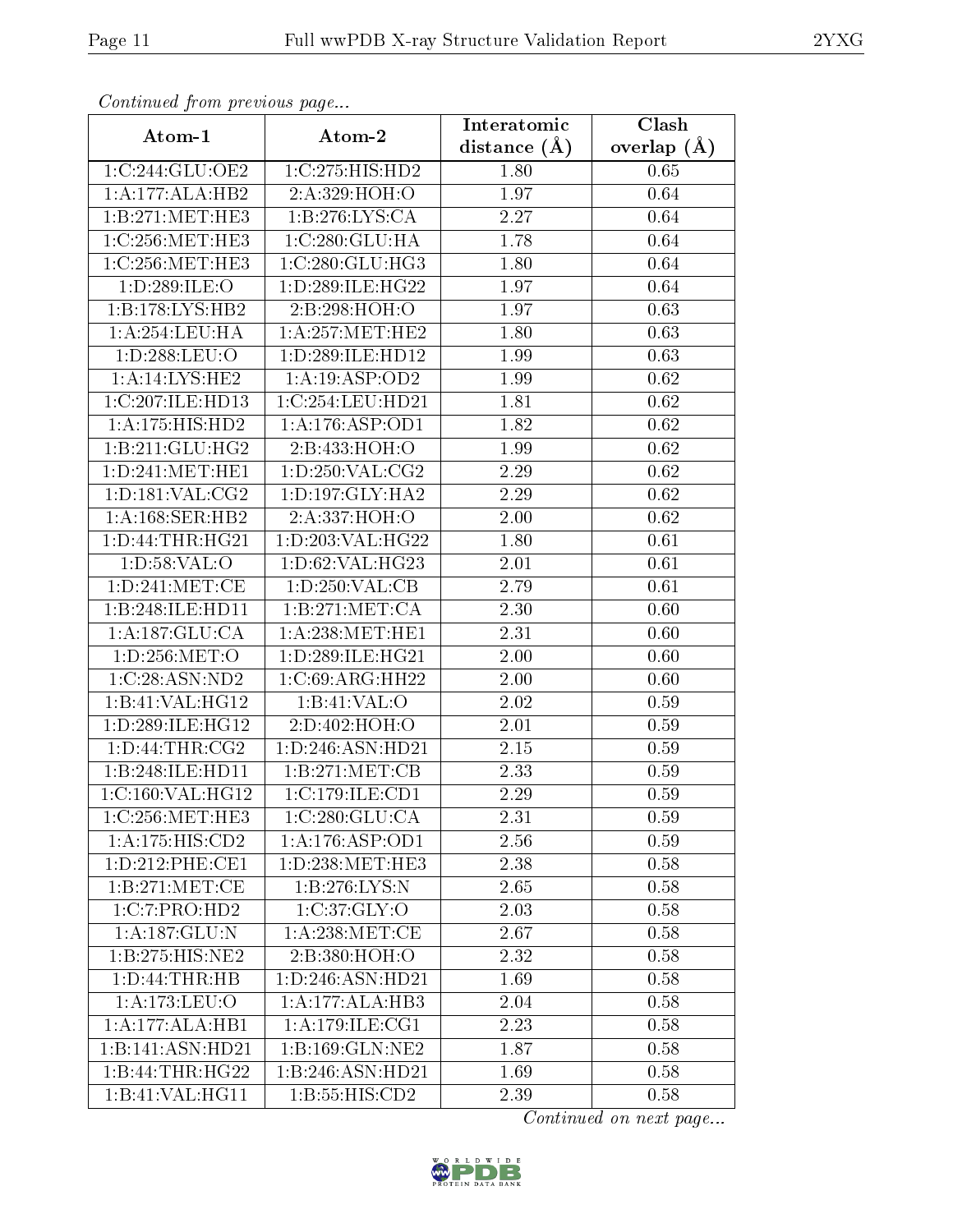| Continuea from previous page<br>Clash<br>Interatomic |                                       |                  |               |
|------------------------------------------------------|---------------------------------------|------------------|---------------|
| Atom-1                                               | Atom-2                                | distance $(\AA)$ | overlap $(A)$ |
| 1:D:239:LYS:HD2                                      | 1:D:242:PHE:HZ                        | 1.69             | 0.58          |
| 1: D: 181: VAL: HG23                                 | 1: D: 197: GLY: HA2                   | 1.86             | 0.57          |
| 1:C:173:LEU:HD22                                     | 1:C:179:ILE:H <sub>D11</sub>          | 1.85             | 0.57          |
| 1:B:117:HIS:HE1                                      | 2:B:301:HOH:O                         | 1.87             | 0.57          |
| 1:D:255:ASN:HD21                                     | 1:D:262:GLY:N                         | 1.99             | 0.57          |
| 1:A:7:PRO:HD2                                        | 1: A:37: GLY:O                        | 2.05             | 0.57          |
| $1: D: 277: LYS: \overline{HE2}$                     | 1:D:281:ASN:HD21                      | 1.69             | 0.57          |
| 1:D:289:ILE:O                                        | 1:D:289:ILE:CG2                       | 2.53             | 0.57          |
| 1: D: 44: THR: HG22                                  | 1:D:246:ASN:HD21                      | 1.70             | 0.57          |
| 1:C:151:ALA:CB                                       | 1:C:178:LYS:HG3                       | 2.33             | 0.56          |
| 1:B:44:THR:CG2                                       | 1:B:246:ASN:HD21                      | 2.17             | 0.56          |
| 1:D:168:SER:CB                                       | 2:D:350:HOH:O                         | 2.51             | 0.56          |
| 1:A:175:HIS:HE1                                      | 2:D:397:HOH:O                         | 1.89             | 0.56          |
| 1:C:178:LYS:NZ                                       | 2:C:427:HOH:O                         | 2.37             | 0.56          |
| 1:C:33:ASN:HD22                                      | 1:C:210:LYS:HB2                       | 1.70             | 0.55          |
| 1: A:248: ILE: HB                                    | 1:A:249:PRO:HD3                       | 1.88             | 0.55          |
| 1:B:271:MET:HE3                                      | 1:B:275:HIS:C                         | 2.27             | 0.55          |
| 1: D: 237: LEU: HA                                   | 1:D:282:VAL:HG11                      | 1.88             | $0.55\,$      |
| 1:D:254:LEU:HD23                                     | 1: D: 257: MET: HE3                   | 1.89             | 0.55          |
| 1:C:56:LYS:HE3                                       | 1:C:90:PHE:CE1                        | 2.43             | 0.54          |
| 1:C:256:MET:HE3                                      | 1:C:280:GLU:CB                        | 2.38             | 0.54          |
| 1: D: 212: PHE: CE1                                  | 1:D:238:MET:CE                        | 2.90             | 0.54          |
| 1:A:28:ASN:HD21                                      | 1: A:69: ARG: HH22                    | 1.55             | 0.54          |
| 1: D: 271: MET: HE1                                  | 1: D: 276: LYS: HA                    | 1.89             | 0.54          |
| 1:B:44:THR:HG23                                      | 2:B:294:HOH:O                         | 2.08             | 0.54          |
| 1:C:207:ILE:CD1                                      | 1:C:254:LEU:CD2                       | 2.85             | 0.54          |
| 1:A:28:ASN:O                                         | 1:A:32:GLU:HG3                        | 2.07             | 0.54          |
| 1:D:143:GLU:OE1                                      | 1: D: 145: LYS: HE2                   | 2.07             | 0.54          |
| 1:D:254:LEU:HD23                                     | 1:D:257:MET:HE1                       | 1.90             | 0.54          |
| 1:C:254:LEU:HD23                                     | 1:C:257:MET:HE1                       | 1.89             | 0.53          |
| 1:A:186:ASP:O                                        | 1: A:238:MET:CE                       | 2.54             | 0.53          |
| 1:B:112:GLU:OE2                                      | 1:B:115:ARG:NH2                       | 2.42             | 0.53          |
| 1:A:190:LEU:HD23                                     | 1: A: 190: LEU: C                     | 2.29             | 0.53          |
| 1:B:254:LEU:HD23                                     | 1:B:257:MET:HE3                       | 1.90             | 0.53          |
| 1: D: 122: ALA: HA                                   | 1: D: 129: ILE: HD11                  | 1.90             | 0.53          |
| 1: D: 271: MET: HE3                                  | $1: D: 276: \overline{\text{LYS:HA}}$ | 1.90             | 0.53          |
| 1:A:168:SER:HB3                                      | 2:A:337:HOH:O                         | 2.05             | 0.52          |
| 1: A:254:LEU:HD23                                    | 1: A:257: MET:HE1                     | 1.91             | 0.52          |
| 1:B:44:THR:CG2                                       | 2:B:294:HOH:O                         | 2.58             | 0.52          |
| 1:A:231:HIS:HD2                                      | 2:A:296:HOH:O                         | 1.91             | 0.52          |
| 1:B:148:LYS:HG3                                      | 1: B: 178: LYS: HG2                   | 1.91             | 0.52          |

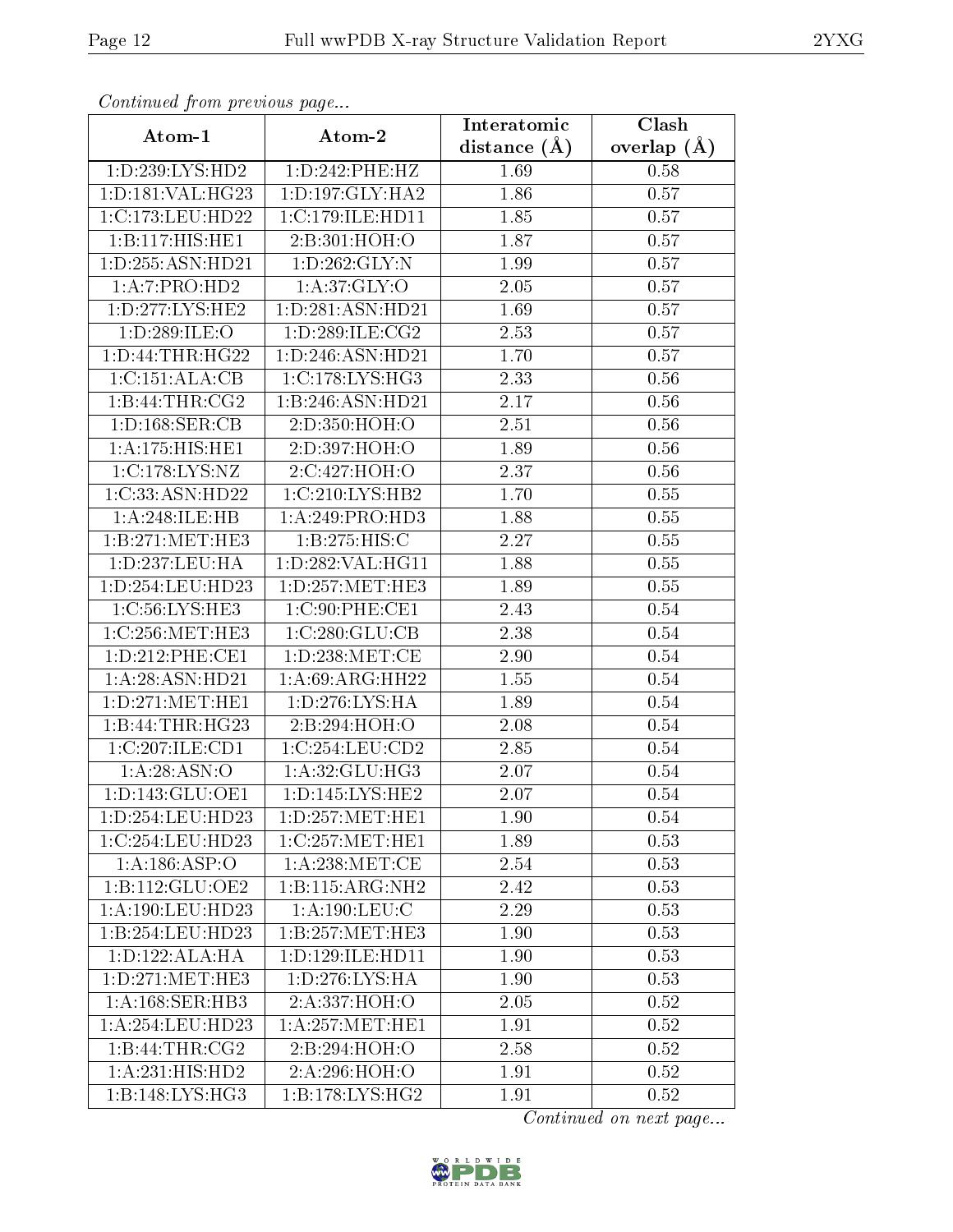| Comunaca jiom previous page |                                | Interatomic    | Clash           |
|-----------------------------|--------------------------------|----------------|-----------------|
| Atom-1                      | Atom-2                         | distance $(A)$ | overlap $(\AA)$ |
| 1:C:207:ILE:CD1             | 1:C:254:LEU:HD21               | 2.38           | 0.52            |
| 1:A:160:VAL:HG23            | 1: A:179: ILE: HD13            | 1.92           | 0.52            |
| 1:A:13:PHE:C                | 1:A:14:LYS:HD3                 | 2.28           | 0.52            |
| 1:B:248:ILE:HD13            | 1:B:269:CYS:O                  | 2.10           | 0.52            |
| 1: A:81:THR:OG1             | 1:A:117:HIS:HD2                | 1.94           | 0.51            |
| 1: D: 254: LEU: HA          | 1: D: 257: MET: CE             | 2.40           | 0.51            |
| 1:B:159:ALA:HA              | 1:B:179:ILE:HG12               | 1.92           | 0.51            |
| 1: D: 254: LEU: HA          | 1: D: 257: MET: HE3            | 1.93           | 0.51            |
| 1: A: 187: GLU: N           | 1: A:238:MET:HE2               | 2.25           | 0.51            |
| 1:C:256:MET:HE3             | 1:C:280:GLU:CG                 | 2.40           | 0.51            |
| 1: D: 132: TYR: CD1         | 1: D: 161: LYS: HD3            | 2.46           | 0.51            |
| 1: D: 7: PRO: HD2           | 1: D: 37: GLY: O               | 2.10           | 0.51            |
| 1:A:177:ALA:CA              | 2:A:329:HOH:O                  | 2.58           | 0.50            |
| 1:B:271:MET:CE              | 1:B:275:HIS:C                  | 2.80           | 0.50            |
| 1: D: 41: VAL:HG13          | 1:D:50:LEU:HD12                | 1.93           | 0.50            |
| 1:B:125:ILE:HD12            | 1:B:127:LEU:HB2                | 1.94           | 0.50            |
| 1:D:247:PRO:HD2             | 1: D: 268: LEU: CD1            | 2.42           | 0.50            |
| 1:A:187:GLU:CA              | 1: A:238:MET:CE                | 2.88           | 0.49            |
| 1:C:255:ASN:ND2             | 1:C:261:ALA:HB3                | 2.27           | 0.49            |
| 1: D: 41: VAL: HG12         | $1: D: 47: SER:H\overline{B3}$ | 1.93           | 0.49            |
| 1: D: 252: THR: HG21        | 1: D: 271: MET: HE2            | 1.94           | 0.49            |
| 1:C:160:VAL:CG1             | 1:C:179:ILE:CD1                | 2.88           | 0.49            |
| 1:A:117:HIS:HE1             | 2:A:292:HOH:O                  | 1.96           | 0.49            |
| 1: A: 223: ASP: OD2         | 1: A:226: LYS: HD3             | 2.13           | 0.49            |
| 1: D: 125: ILE: HD12        | 1: D: 127: LEU: HB2            | 1.94           | 0.49            |
| 1:A:214:GLU:HG3             | 1: A:230: ILE:CD1              | 2.43           | 0.49            |
| 1:C:106:TYR:OH              | 1:D:43:THR:OG1                 | 2.17           | 0.49            |
| 1:A:255:ASN:HD21            | 1:A:262:GLY:N                  | 2.10           | 0.48            |
| 1: D: 241: MET:CE           | 1:D:250:VAL:HG23               | 2.38           | 0.48            |
| 1:B:237:LEU:HA              | 1:B:282:VAL:HG11               | 1.94           | 0.48            |
| 1: D: 112: GLU: OE2         | 1: D: 115: ARG: NH2            | 2.45           | 0.48            |
| 1:A:2:PHE:HE2               | 1: A:158: SER: HG              | 1.60           | 0.48            |
| 1: A: 168: SER: O           | 1: A:172: GLU:HG3              | 2.13           | 0.48            |
| 1: D: 241: MET:CE           | 1: D: 250: VAL: CG2            | 2.92           | 0.48            |
| 1: D: 117: HIS: HE1         | 2:D:326:HOH:O                  | 1.97           | 0.48            |
| 1:D:277:LYS:CE              | 1:D:281:ASN:HD21               | 2.27           | 0.48            |
| 1:D:174:ILE:HD11            | 1: D: 181: VAL: HG21           | 1.94           | 0.48            |
| 1:A:125:ILE:HD12            | 1: A: 127: LEU: HB2            | 1.95           | 0.48            |
| 1:C:178:LYS:NZ              | 2:C:423:HOH:O                  | 2.47           | 0.48            |
| 1:B:254:LEU:HA              | 1:B:257:MET:HE2                | 1.95           | 0.47            |
| 1:C:248:ILE:HB              | 1:C:249:PRO:HD3                | 1.96           | 0.47            |

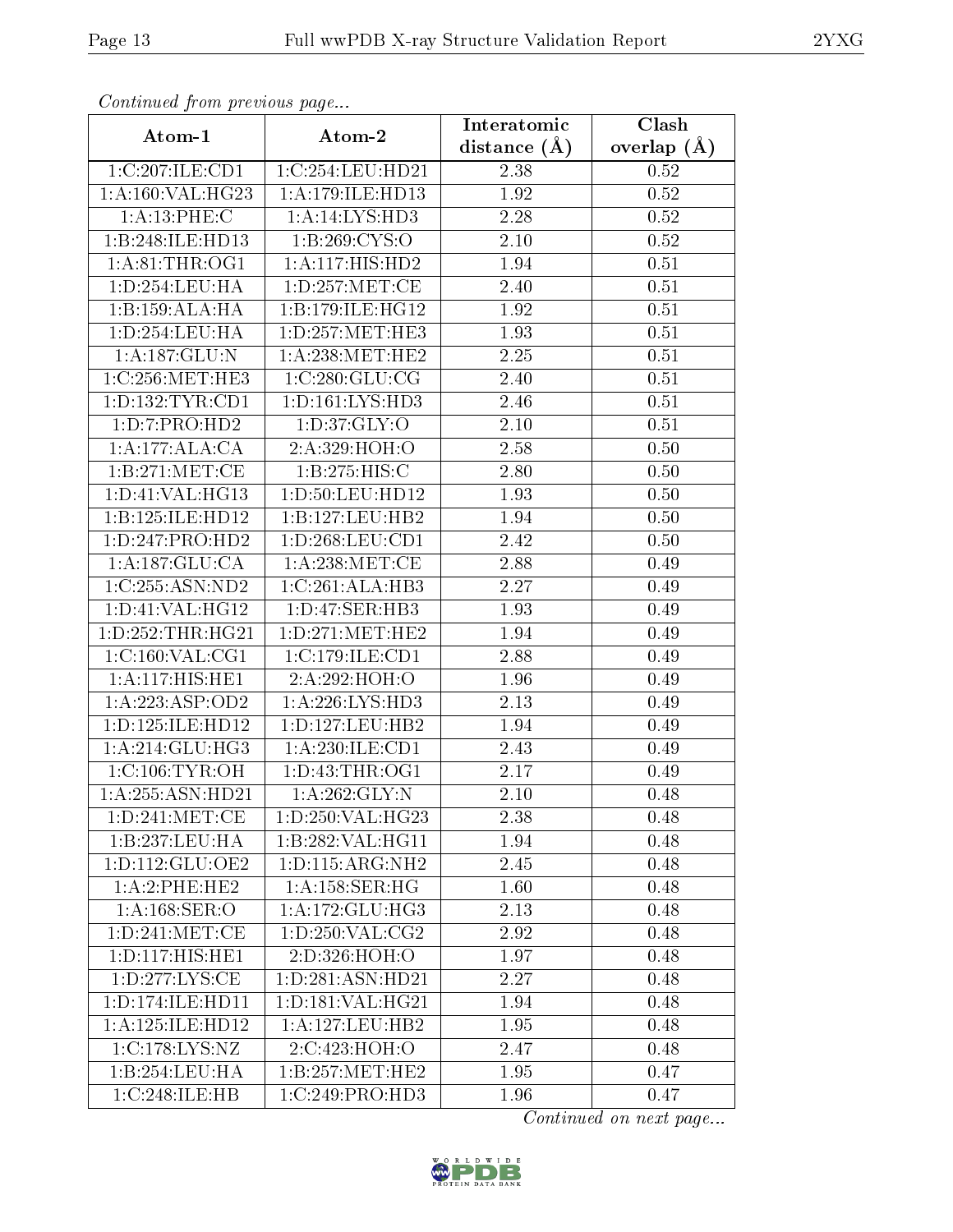| Communa from previous page                     |                                        | Interatomic       | Clash           |
|------------------------------------------------|----------------------------------------|-------------------|-----------------|
| Atom-1                                         | Atom-2                                 | distance $(\AA)$  | overlap $(\AA)$ |
| 1:B:44:THR:HG21                                | $1:B:203:V\overline{\mathrm{AL:HG}22}$ | 1.96              | 0.47            |
| 1:A:27:ILE:HG23                                | 1: A:38: ILE: HD12                     | 1.97              | 0.47            |
| 1:A:107:ASN:HA                                 | 1:B:137:ARG:HH21                       | 1.80              | 0.47            |
| 1: A:289: ILE:H                                | 1:A:289:ILE:HD13                       | 1.79              | 0.47            |
| 1:C:178:LYS:HE2                                | 2.C.319:HOH:O                          | 2.14              | 0.47            |
| 1: D: 210: LYS: O                              | 1: D: 214: GLU: HG3                    | 2.15              | 0.47            |
| 1:D:44:THR:CB                                  | 1:D:246:ASN:HD21                       | $\overline{2}.28$ | 0.47            |
| 1:A:177:ALA:CB                                 | 2:A:329:HOH:O                          | 2.60              | 0.46            |
| 1:C:41:VAL:HG11                                | 1:C:55:HIS:CD2                         | 2.50              | 0.46            |
| 1:B:85:ILE:HD11                                | 1:B:120:LYS:HB3                        | 1.97              | 0.46            |
| 1:D:210:LYS:NZ                                 | 1: D: 214: GLU: OE2                    | 2.47              | 0.46            |
| 1: D: 271: MET: HE3                            | 1: D: 276: LYS: CA                     | 2.44              | 0.46            |
| 1:C:178:LYS:CD                                 | 1:C:178:LYS:O                          | 2.60              | 0.46            |
| 1:B:6:TYR:HB2                                  | 1:B:201:ILE:HD12                       | 1.98              | 0.46            |
| 1:B:210:LYS:HA                                 | 1:B:210:LYS:HE2                        | 1.97              | 0.46            |
| 1:B:85:ILE:HG23                                | 1:B:124:SER:CB                         | 2.46              | 0.46            |
| 1:C:143:GLU:OE1                                | 1:C:145:LYS:CE                         | 2.62              | 0.46            |
| 1:C:43:THR:CG2                                 | 1: D: 106: TYR: OH                     | 2.60              | 0.46            |
| 1: D: 41: VAL: HG12                            | 1: D: 41: VAL: O                       | 2.16              | 0.46            |
| 1: A:9: ILE: HA                                | 1: A:206: ASN:HD21                     | 1.80              | 0.46            |
| 1:C:207:ILE:HD12                               | 1:C:257:MET:CE                         | $\overline{2}.46$ | 0.45            |
| 1:C:254:LEU:HD23                               | 1:C:257:MET:HE2                        | 1.96              | 0.45            |
| 1:D:190:LEU:HD23                               | 1: D: 190: LEU: C                      | 2.37              | 0.45            |
| 1:C:85:ILE:HD11                                | 1:C:120:LYS:HB3                        | $\overline{1.97}$ | 0.45            |
| 1:C:237:LEU:HA                                 | 1:C:282:VAL:HG11                       | 1.99              | 0.45            |
| 1: A:41: VAL: HG21                             | 1: A: 55: HIS: CE1                     | 2.52              | 0.45            |
| 1:C:55:HIS:CE1                                 | 1:C:59:ILE:HD11                        | 2.52              | 0.45            |
| 1: D: 160: VAL: HG23                           | 1: D: 179: ILE: HD13                   | 1.98              | 0.45            |
| 1:A:85:ILE:HD11                                | 1:A:120:LYS:HB3                        | 1.98              | 0.45            |
| 1:B:44:THR:HB                                  | 1:B:246:ASN:HD21                       | 1.81              | 0.45            |
| 1: D: 271: MET: HE3                            | 1: D: 276: LYS: N                      | 2.32              | 0.45            |
| 1:C:47:SER:N                                   | 1:C:48:PRO:CD                          | 2.79              | 0.45            |
| $1:C:41:V\overline{\mathrm{AL}:\mathrm{HG}13}$ | 1:C:50:LEU:HD12                        | 1.98              | 0.45            |
| 1:C:10:ILE:HD13                                | 1:C:254:LEU:HD12                       | 1.99              | 0.44            |
| 1:D:288:LEU:O                                  | 1: D: 289: ILE: CD1                    | 2.65              | 0.44            |
| 1:D:102:ILE:HA                                 | 1: D: 132: TYR: HB3                    | 2.00              | 0.44            |
| 1: D: 203: VAL: HG12                           | 1: D: 241: MET: HE2                    | 1.99              | 0.44            |
| 1:D:248:ILE:HB                                 | 1:D:249:PRO:HD3                        | 2.00              | 0.44            |
| 1: A: 138: THR: O                              | 1: A: 139: ALA: HB3                    | 2.18              | 0.44            |
| 1: A:186: ASP:HB3                              | 1: A:238: MET:CE                       | 2.42              | 0.44            |
| $1:B:148:LY\overline{S:HE2}$                   | 1:B:152:GLU:OE2                        | 2.17              | 0.44            |

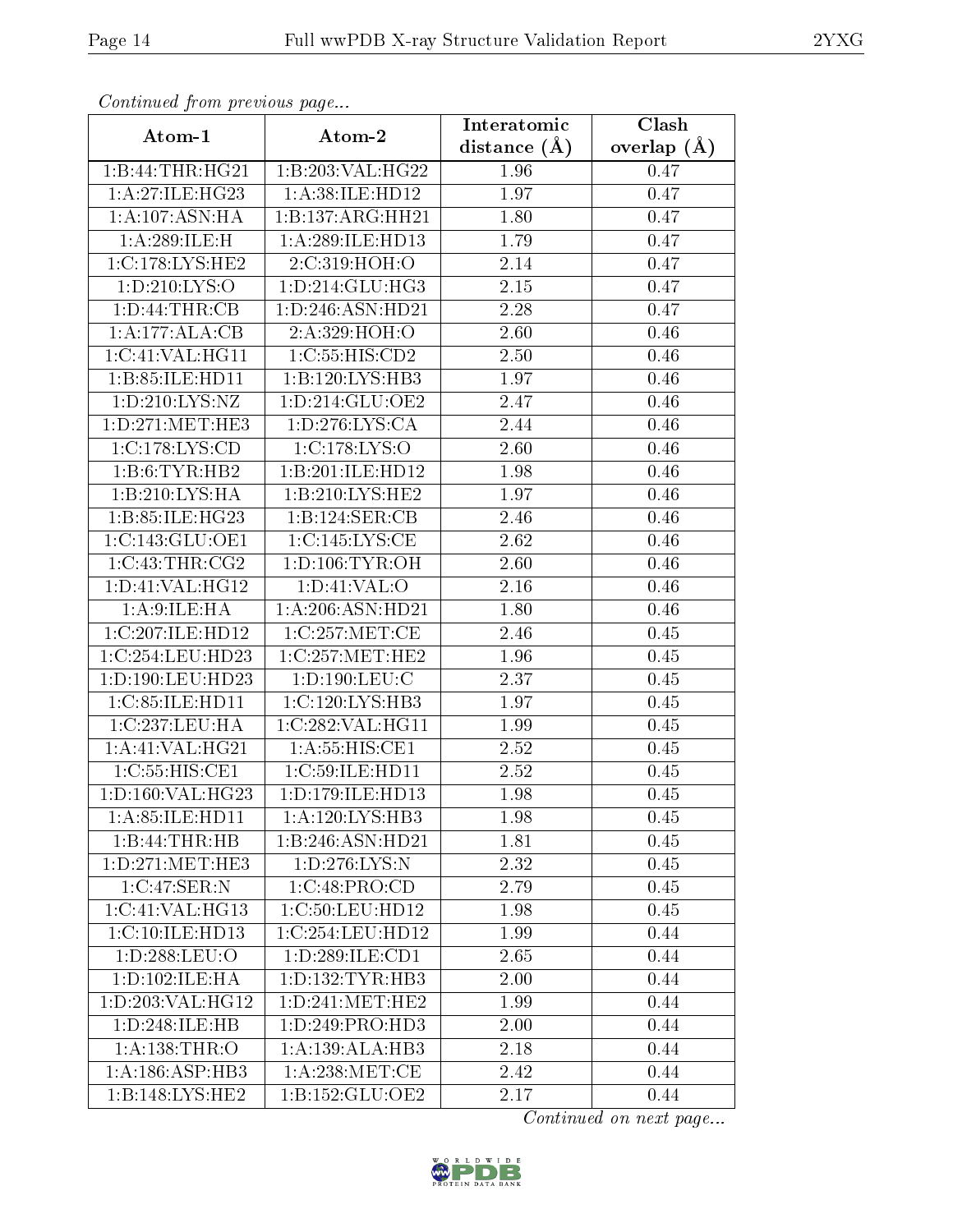| Communa from previous page                   |                      | Interatomic    | Clash           |
|----------------------------------------------|----------------------|----------------|-----------------|
| Atom-1                                       | Atom-2               | distance $(A)$ | overlap $(\AA)$ |
| 1: D: 212: PHE: HE1                          | 1:D:238:MET:CE       | 2.31           | 0.43            |
| $1: A:215: \overline{\text{MET}:\text{HB}2}$ | 1:A:230:ILE:HG21     | 1.98           | 0.43            |
| 1: D: 115: ARG: HG2                          | 1: D: 115: ARG: HH11 | 1.83           | 0.43            |
| 1: D: 241: MET: HE1                          | 1: D: 250: VAL: CB   | 2.47           | 0.43            |
| 1:B:233:LYS:HE2                              | 2:B:433:HOH:O        | 2.17           | 0.43            |
| 1:C:257:MET:HB2                              | 1:C:257:MET:HE3      | 1.74           | 0.43            |
| 1: A:61:LYS:HE3                              | 1: A:65: VAL:CG2     | 2.49           | 0.43            |
| 1:B:271:MET:HE1                              | 1:B:275:HIS:O        | 2.18           | 0.43            |
| 1:A:23:LEU:HD23                              | 1: A:61: LYS: HG2    | 2.01           | 0.43            |
| 1: A:92: GLU: HA                             | 1: A: 127: LEU: HD11 | 2.01           | 0.43            |
| 1:B:6:TYR:HB2                                | 1:B:201:ILE:CD1      | 2.49           | 0.42            |
| 1:B:247:PRO:HD2                              | 1:B:268:LEU:CD1      | 2.49           | 0.42            |
| 1: A: 132: TYR: CD1                          | 1:A:161:LYS:HD3      | 2.54           | 0.42            |
| 1:B:102:ILE:HA                               | 1:B:132:TYR:HB3      | 2.01           | 0.42            |
| 1:C:43:THR:HG23                              | 2:C:308:HOH:O        | 2.19           | 0.42            |
| 1:D:203:VAL:HG12                             | 1: D: 241: MET: CE   | 2.49           | 0.42            |
| 1: D:39: VAL:HGI1                            | 1: D: 100: LEU: HD22 | 2.01           | 0.42            |
| 1:A:278:ILE:O                                | 1:A:282:VAL:HG13     | 2.19           | 0.42            |
| 1:B:247:PRO:HD2                              | 1:B:268:LEU:HD13     | 2.01           | 0.42            |
| 1:D:288:LEU:O                                | 1: D: 289: ILE: CG1  | 2.68           | 0.42            |
| 1:C:256:MET:CE                               | 1:C:280:GLU:HG3      | 2.49           | 0.42            |
| 1:A:177:ALA:HA                               | 2:A:329:HOH:O        | 2.18           | 0.41            |
| 1: B: 105: TYR: O                            | 1:B:106:TYR:HB3      | 2.20           | 0.41            |
| 1:B:233:LYS:NZ                               | 2:B:433:HOH:O        | 2.53           | 0.41            |
| 1:C:33:ASN:ND2                               | 2:C:387:HOH:O        | 2.53           | 0.41            |
| 1:D:181:VAL:HG22                             | 1: D: 197: GLY: HA2  | 2.02           | 0.41            |
| 1:C:207:ILE:HD12                             | 1:C:257:MET:HE2      | 2.01           | 0.41            |
| 1:D:143:GLU:OE1                              | 1: D: 145: LYS: CE   | 2.69           | 0.41            |
| 1: D: 44: THR: CG2                           | 2:D:308:HOH:O        | 2.67           | 0.41            |
| 1:B:231:HIS:HD2                              | 2:B:296:HOH:O        | 2.03           | 0.41            |
| 1:A:284:LYS:HA                               | $1:A:289:ILE:$ CD1   | 2.50           | 0.41            |
| 1:C:223:ASP:CG                               | 1:C:226:LYS:HD2      | 2.40           | 0.41            |
| 1:C:150:LEU:HB3                              | 1:C:157:ILE:HD13     | 2.02           | 0.41            |
| 1:C:210:LYS:O                                | 1:C:214:GLU:HG3      | 2.21           | 0.41            |
| 1: D: 44: THR: HG23                          | 2:D:308:HOH:O        | 2.21           | 0.41            |
| 1:C:174:ILE:O                                | 1:C:177:ALA:HB2      | 2.21           | 0.41            |
| 1:D:212:PHE:CZ                               | 1: D: 238: MET:CE    | 3.04           | 0.41            |
| 1: A:28: ASN:ND2                             | 1: A:69: ARG: HH22   | 2.18           | 0.41            |
| 1:A:228:ARG:HD2                              | 2:A:351:HOH:O        | 2.21           | 0.40            |
| 1:B:28:ASN:HD21                              | 1:B:69:ARG:NH2       | 2.09           | 0.40            |
| 1: D: 105: TYR: O                            | 1: D: 106: TYR: HB3  | 2.21           | 0.40            |

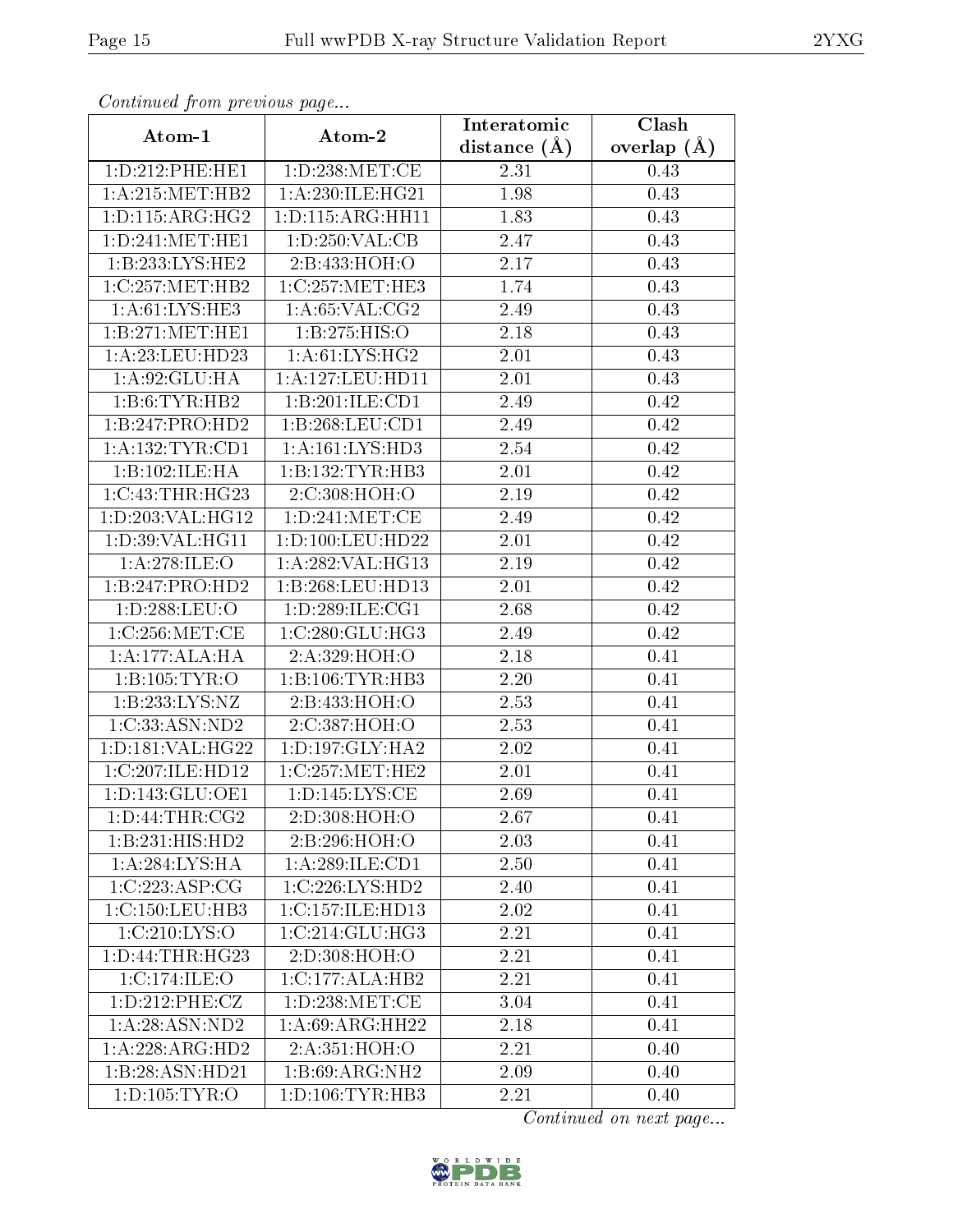|                    |                      | Interatomic    | Clash   |
|--------------------|----------------------|----------------|---------|
| Atom-1             | Atom-2               | distance $(A)$ | overlap |
| 1: D:92: GLU: HA   | 1: D: 127: LEU: HD11 | 2.03           | 0.40    |
| 1: A:14:LYS:CE     | 2:A:414:HOH:O        | 2.47           | 0.40    |
| 1:A:254:LEU:HA     | 1:A:257:MET:CE       | 2.47           | 0.40    |
| 1:B:254:LEU:HD22   | 2:B:377:HOH:O        | 2.22           | 0.40    |
| 1: C: 55: HIS: HD2 | 2:C:351:HOH:O        | 1.95           | 0.40    |
| 1:B:270:GLU:CD     | 1:B:270:GLU:H        | 2.24           | N 40    |

There are no symmetry-related clashes.

#### 5.3 Torsion angles  $(i)$

#### 5.3.1 Protein backbone (i)

In the following table, the Percentiles column shows the percent Ramachandran outliers of the chain as a percentile score with respect to all X-ray entries followed by that with respect to entries of similar resolution.

The Analysed column shows the number of residues for which the backbone conformation was analysed, and the total number of residues.

| Mol | Chain   | Analysed          | Favoured   | Allowed   | Outliers |    | Percentiles |
|-----|---------|-------------------|------------|-----------|----------|----|-------------|
|     | А       | $287/289$ (99%)   | 281 (98%)  | $6(2\%)$  | $\theta$ |    | 100 100     |
|     | B       | $286/289$ (99%)   | 279 (98%)  | 6 $(2\%)$ | $1(0\%)$ | 41 | 46          |
|     | $\rm C$ | $286/289$ (99%)   | 277 (97%)  | $7(2\%)$  | $2(1\%)$ | 22 | 22          |
|     | D       | $286/289$ (99%)   | 282 (99%)  | $3(1\%)$  | $1(0\%)$ | 41 | 46          |
| All | All     | $1145/1156$ (99%) | 1119 (98%) | $22(2\%)$ | $4(0\%)$ | 41 | 46          |

All (4) Ramachandran outliers are listed below:

| Mol | Chain | Res | <b>Type</b> |
|-----|-------|-----|-------------|
|     |       | 272 | SER.        |
|     |       | 261 | ALA         |
|     |       | 261 | ALA         |
|     |       | 261 |             |

#### 5.3.2 Protein sidechains  $(i)$

In the following table, the Percentiles column shows the percent sidechain outliers of the chain as a percentile score with respect to all X-ray entries followed by that with respect to entries of similar

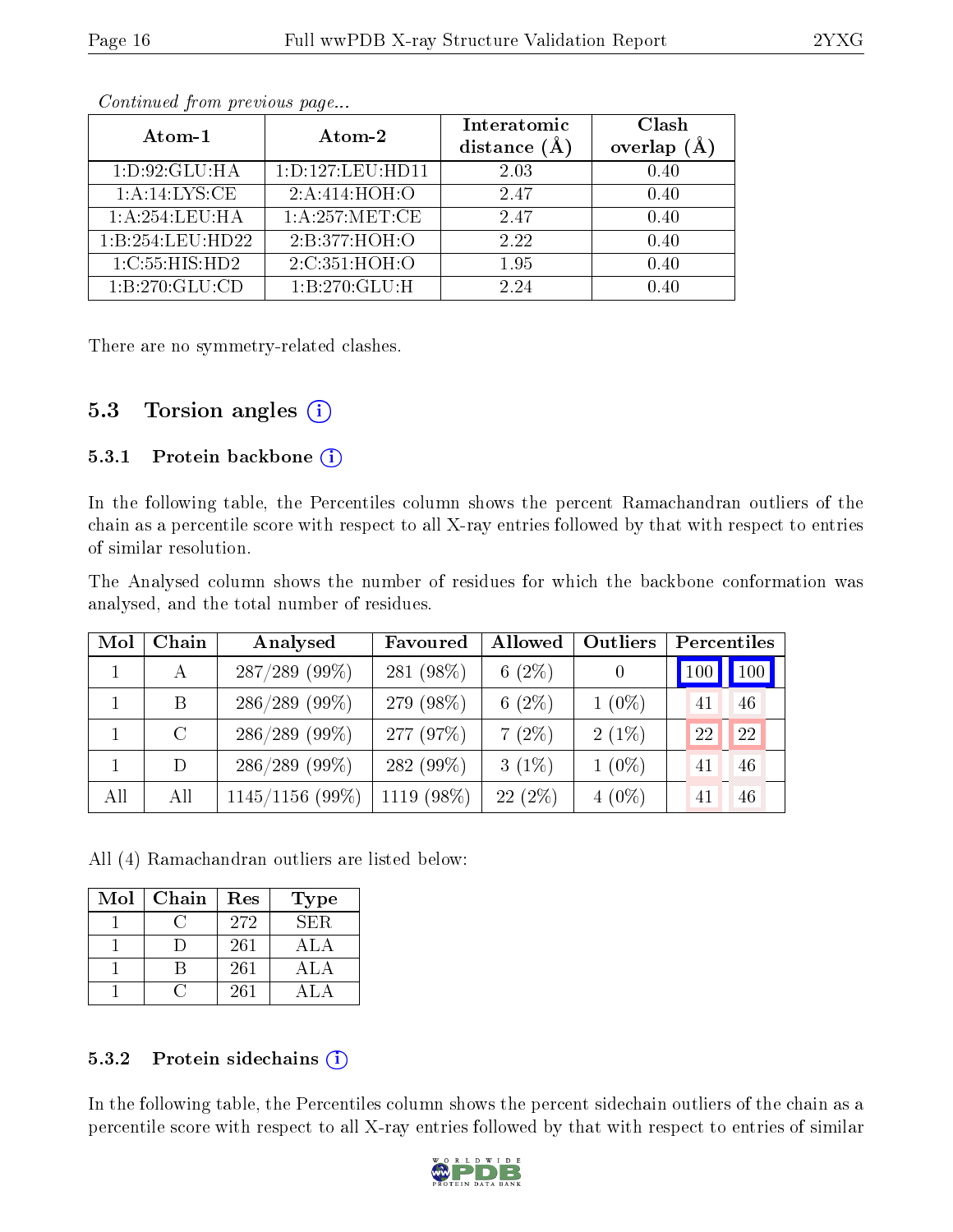resolution.

| Mol          | Chain         | Analysed         | Rotameric | <b>Outliers</b> | Percentiles |    |
|--------------|---------------|------------------|-----------|-----------------|-------------|----|
| $\mathbf{1}$ | $\mathbf{A}$  | $247/248$ (100%) | 240 (97%) | 7(3%)           | 43          | 56 |
| $\mathbf{1}$ | - B           | $247/248$ (100%) | 237 (96%) | 10 $(4\%)$      | 31          | 40 |
| $\mathbf{1}$ | $\mathcal{C}$ | $247/248$ (100%) | 238 (96%) | $9(4\%)$        | 35          | 45 |
| $\mathbf{1}$ | D             | $247/248$ (100%) | 240 (97%) | 7(3%)           | 43          | 56 |
| All          | All           | $988/992(100\%)$ | 955 (97%) | 33 (3%)         | 38          | 49 |

The Analysed column shows the number of residues for which the sidechain conformation was analysed, and the total number of residues.

All (33) residues with a non-rotameric sidechain are listed below:

| Mol            | Chain                                                                                                                                                                                                 | Res              | Type                      |
|----------------|-------------------------------------------------------------------------------------------------------------------------------------------------------------------------------------------------------|------------------|---------------------------|
| $\overline{1}$ | $\overline{A}$                                                                                                                                                                                        | $\overline{14}$  | $\overline{\text{LYS}}$   |
| $\overline{1}$ | $\overline{A}$                                                                                                                                                                                        | $\overline{16}$  | $\overline{\text{LYS}}$   |
| $\overline{1}$ | $\overline{A}$                                                                                                                                                                                        | $\overline{67}$  | $\overline{\mathrm{ASN}}$ |
| $\overline{1}$ |                                                                                                                                                                                                       | $\overline{212}$ | PHE                       |
| $\overline{1}$ | $\frac{\overline{A}}{\overline{A}}$                                                                                                                                                                   | 259              | $\overline{\rm{ARG}}$     |
| $\overline{1}$ | $\frac{\overline{A}}{\overline{A}}$                                                                                                                                                                   | 282              | $\overline{\text{VAL}}$   |
| $\overline{1}$ |                                                                                                                                                                                                       | 284              | $\overline{\text{LYS}}$   |
| $\mathbf{1}$   | $\overline{\text{B}}$                                                                                                                                                                                 | $\overline{44}$  | <b>THR</b>                |
| $\overline{1}$ | $\overline{\mathrm{B}}$                                                                                                                                                                               | $\overline{57}$  | $\overline{\text{LYS}}$   |
| $\overline{1}$ | $\overline{\mathrm{B}}$                                                                                                                                                                               | 94               | $\overline{\text{VAL}}$   |
| $\overline{1}$ | $\overline{\mathrm{B}}$                                                                                                                                                                               | 158              | $\overline{\text{SER}}$   |
| $\overline{1}$ | $\overline{\mathrm{B}}$                                                                                                                                                                               | 168              | $\overline{\text{SER}}$   |
| $\overline{1}$ | $\overline{\mathrm{B}}$                                                                                                                                                                               | 178              | $\overline{\rm LYS}$      |
| $\overline{1}$ | $\overline{\mathbf{B}}$                                                                                                                                                                               | 210              | $\overline{\text{LYS}}$   |
| $\overline{1}$ | $\overline{\text{B}}$                                                                                                                                                                                 | $\overline{248}$ | ILE                       |
| $\mathbf 1$    | $\overline{\mathrm{B}}$                                                                                                                                                                               | 263              | $\overline{{\rm GLU}}$    |
| $\overline{1}$ | $\overline{\mathbf{B}}$                                                                                                                                                                               | 284              | $\overline{\text{LYS}}$   |
| $\overline{1}$ | $\overline{C}$                                                                                                                                                                                        | $\overline{43}$  | <b>THR</b>                |
| $\overline{1}$ |                                                                                                                                                                                                       | 99               | <b>VAL</b>                |
| $\overline{1}$ | $\overline{\text{C}}$ $\overline{\text{C}}$ $\overline{\text{C}}$ $\overline{\text{C}}$ $\overline{\text{C}}$ $\overline{\text{C}}$ $\overline{\text{C}}$ $\overline{\text{C}}$ $\overline{\text{C}}$ | $\overline{104}$ | PRO                       |
| $\overline{1}$ |                                                                                                                                                                                                       | 145              | $\overline{\text{LYS}}$   |
| $\mathbf 1$    |                                                                                                                                                                                                       | 178              | $\overline{\text{LYS}}$   |
| $\overline{1}$ |                                                                                                                                                                                                       | 179              | $\overline{\text{ILE}}$   |
| $\mathbf 1$    |                                                                                                                                                                                                       | 204              | <b>VAL</b>                |
| $\mathbf 1$    |                                                                                                                                                                                                       | $2\overline{12}$ | $\overline{\text{PHE}}$   |
| $\overline{1}$ |                                                                                                                                                                                                       | 283              | LEU                       |
| $\overline{1}$ | $\overline{\rm D}$                                                                                                                                                                                    | $\overline{18}$  | VAL                       |
| $\overline{1}$ | $\bar{\rm D}$                                                                                                                                                                                         | 44               | <b>THR</b>                |

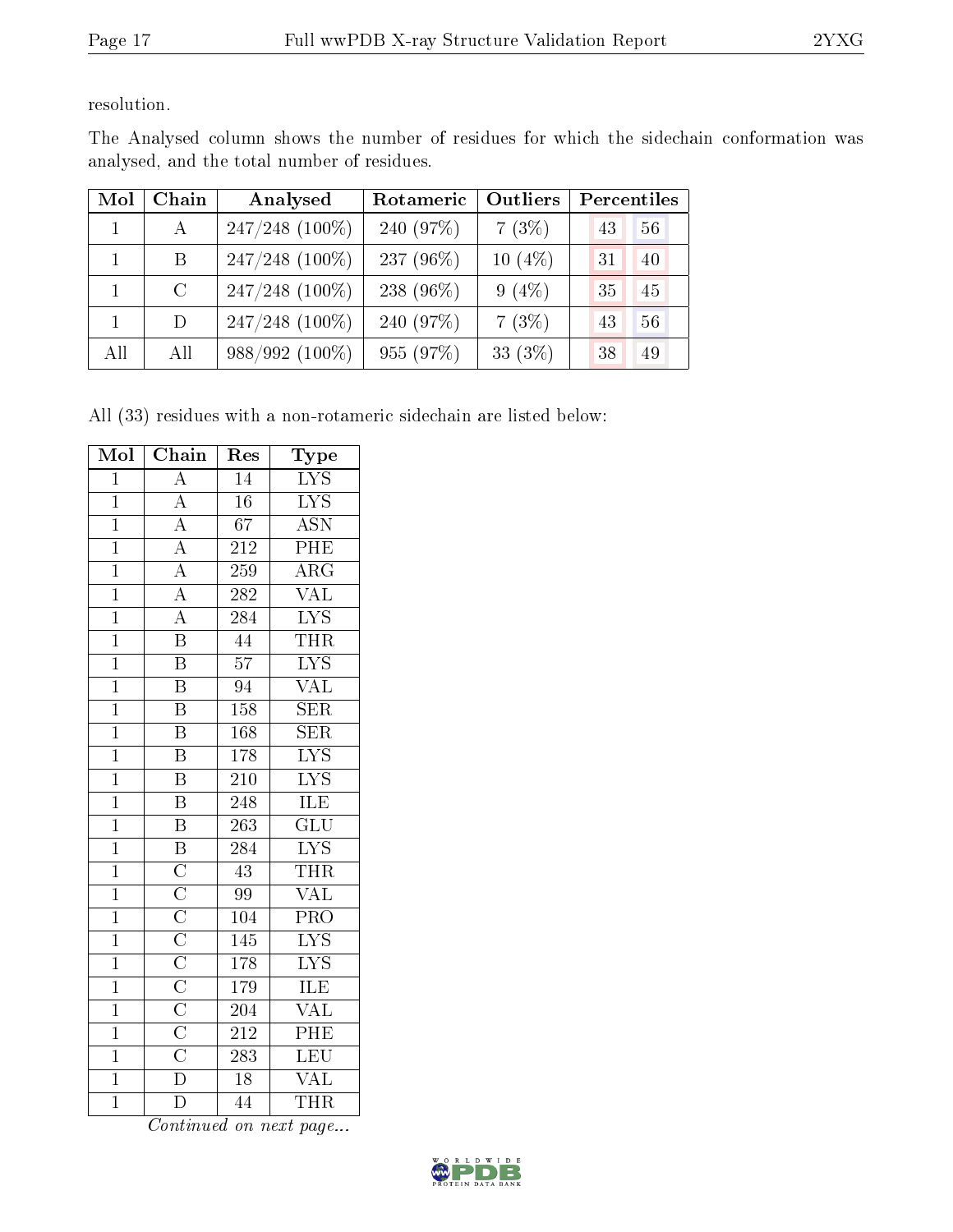Continued from previous page...

| Mol | Chain | Res | Type       |
|-----|-------|-----|------------|
|     |       | 172 | GLU        |
|     |       | 204 | VAL        |
|     |       | 221 | <b>GLU</b> |
|     |       | 266 | LEU        |
|     |       | 271 | MET        |

Some sidechains can be flipped to improve hydrogen bonding and reduce clashes. All (35) such sidechains are listed below:

| Mol            | Chain                                                                                                                                                                           | Res              | Type                      |
|----------------|---------------------------------------------------------------------------------------------------------------------------------------------------------------------------------|------------------|---------------------------|
| $\overline{1}$ | $\overline{\rm A}$                                                                                                                                                              | $\overline{28}$  | <b>ASN</b>                |
| $\overline{1}$ |                                                                                                                                                                                 | $\overline{33}$  | $\overline{\text{ASN}}$   |
| $\overline{1}$ |                                                                                                                                                                                 | $\overline{55}$  | $\overline{\mathrm{HIS}}$ |
| $\overline{1}$ | $\frac{\overline{A}}{\overline{A}}$<br>$\frac{\overline{A}}{\overline{A}}$                                                                                                      | $\overline{67}$  | $\overline{\mathrm{ASN}}$ |
| $\overline{1}$ |                                                                                                                                                                                 | $1\overline{17}$ | $\overline{\mathrm{HIS}}$ |
| $\overline{1}$ |                                                                                                                                                                                 | 169              | $\overline{\text{GLN}}$   |
| $\overline{1}$ |                                                                                                                                                                                 | 175              | $\overline{\mathrm{HIS}}$ |
| $\overline{1}$ |                                                                                                                                                                                 | $\overline{206}$ | $\overline{\mathrm{ASN}}$ |
| $\overline{1}$ | $\frac{\overline{A}}{\overline{A}}$ $\frac{\overline{A}}{\overline{A}}$                                                                                                         | $\overline{231}$ | $\overline{HIS}$          |
| $\overline{1}$ | $\overline{A}$                                                                                                                                                                  | $\overline{255}$ | <b>ASN</b>                |
| $\overline{1}$ | $\overline{\mathrm{B}}$                                                                                                                                                         | $\overline{28}$  | $\overline{\text{ASN}}$   |
| $\overline{1}$ | $\overline{\mathrm{B}}$                                                                                                                                                         | $\overline{55}$  | <b>HIS</b>                |
| $\mathbf{1}$   | $\overline{\mathrm{B}}$                                                                                                                                                         | 117              | $\overline{\mathrm{HIS}}$ |
| $\overline{1}$ | $\overline{\mathrm{B}}$                                                                                                                                                         | 169              | $\overline{\text{GLN}}$   |
| $\mathbf{1}$   | $\overline{\mathbf{B}}$                                                                                                                                                         | $\overline{206}$ | $\overline{\rm ASN}$      |
| $\overline{1}$ | $\overline{\mathrm{B}}$                                                                                                                                                         | $\overline{231}$ | $\overline{\mathrm{HIS}}$ |
| $\overline{1}$ | $\overline{\mathbf{B}}$                                                                                                                                                         | 246              | $\overline{\text{ASN}}$   |
| $\overline{1}$ | $\overline{\mathbf{B}}$                                                                                                                                                         | $\overline{255}$ | $\overline{\text{ASN}}$   |
| $\overline{1}$ |                                                                                                                                                                                 | $\overline{28}$  | $\overline{\mathrm{ASN}}$ |
| $\overline{1}$ |                                                                                                                                                                                 | $\overline{33}$  | $\overline{\mathrm{ASN}}$ |
| $\overline{1}$ |                                                                                                                                                                                 | $\overline{55}$  | $\overline{HIS}$          |
| $\overline{1}$ |                                                                                                                                                                                 | $\overline{71}$  | $\overline{\text{GLN}}$   |
| $\overline{1}$ |                                                                                                                                                                                 | $\overline{126}$ | $\overline{\text{ASN}}$   |
| $\overline{1}$ | $\overline{\text{C}}$ $\overline{\text{C}}$ $\overline{\text{C}}$ $\overline{\text{C}}$ $\overline{\text{C}}$ $\overline{\text{C}}$ $\overline{\text{C}}$ $\overline{\text{C}}$ | $\overline{175}$ | $\overline{HIS}$          |
| $\overline{1}$ |                                                                                                                                                                                 | 231              | $\overline{\mathrm{HIS}}$ |
| $\overline{1}$ |                                                                                                                                                                                 | $\overline{255}$ | $\overline{\mathrm{ASN}}$ |
| $\overline{1}$ | $\overline{\rm C}$                                                                                                                                                              | $\overline{275}$ | $\overline{\mathrm{HIS}}$ |
| $\overline{1}$ | $\overline{\rm D}$                                                                                                                                                              | $\overline{28}$  | $\overline{\mathrm{ASN}}$ |
| $\overline{1}$ | $\overline{\rm D}$                                                                                                                                                              | $\overline{117}$ | $\overline{\mathrm{HIS}}$ |
| $\overline{1}$ | $\overline{\rm D}$                                                                                                                                                              | 169              | $\overline{\text{GLN}}$   |
| $\mathbf{1}$   | $\overline{\rm D}$                                                                                                                                                              | $\overline{175}$ | $\overline{\mathrm{HIS}}$ |
| $\mathbf 1$    | $\overline{\rm D}$                                                                                                                                                              | $\overline{206}$ | $\overline{\mathrm{ASN}}$ |
| $\overline{1}$ | $\overline{\rm D}$                                                                                                                                                              | $\overline{246}$ | $\overline{\rm ASN}$      |

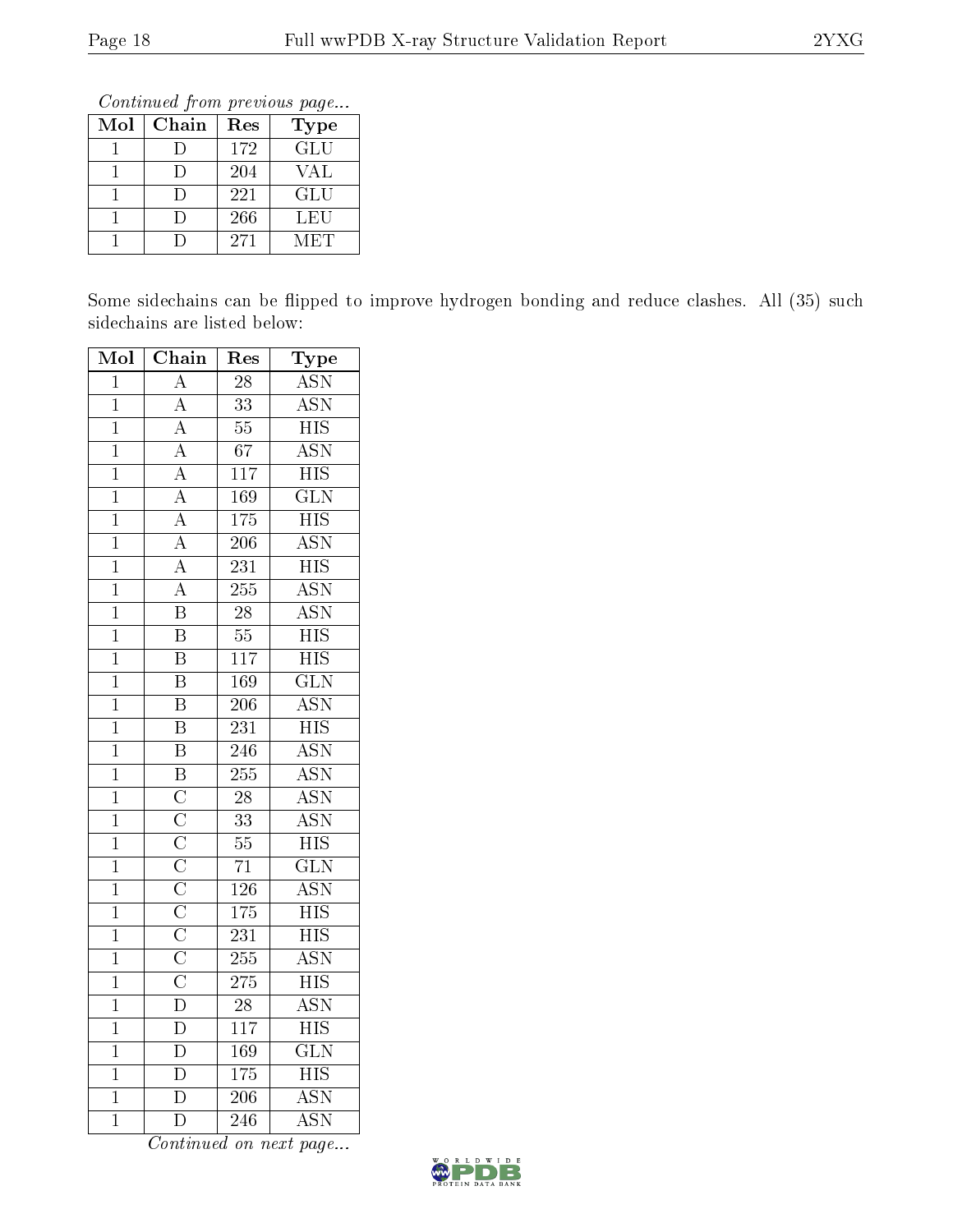Continued from previous page...

| Mol | Chain | Res | 1'ype |
|-----|-------|-----|-------|
|     |       | 255 |       |
|     |       |     |       |

#### 5.3.3 RNA (i)

There are no RNA molecules in this entry.

## 5.4 Non-standard residues in protein, DNA, RNA chains (i)

There are no non-standard protein/DNA/RNA residues in this entry.

#### 5.5 Carbohydrates  $(i)$

There are no carbohydrates in this entry.

## 5.6 Ligand geometry (i)

There are no ligands in this entry.

#### 5.7 [O](https://www.wwpdb.org/validation/2017/XrayValidationReportHelp#nonstandard_residues_and_ligands)ther polymers  $(i)$

There are no such residues in this entry.

## 5.8 Polymer linkage issues (i)

There are no chain breaks in this entry.